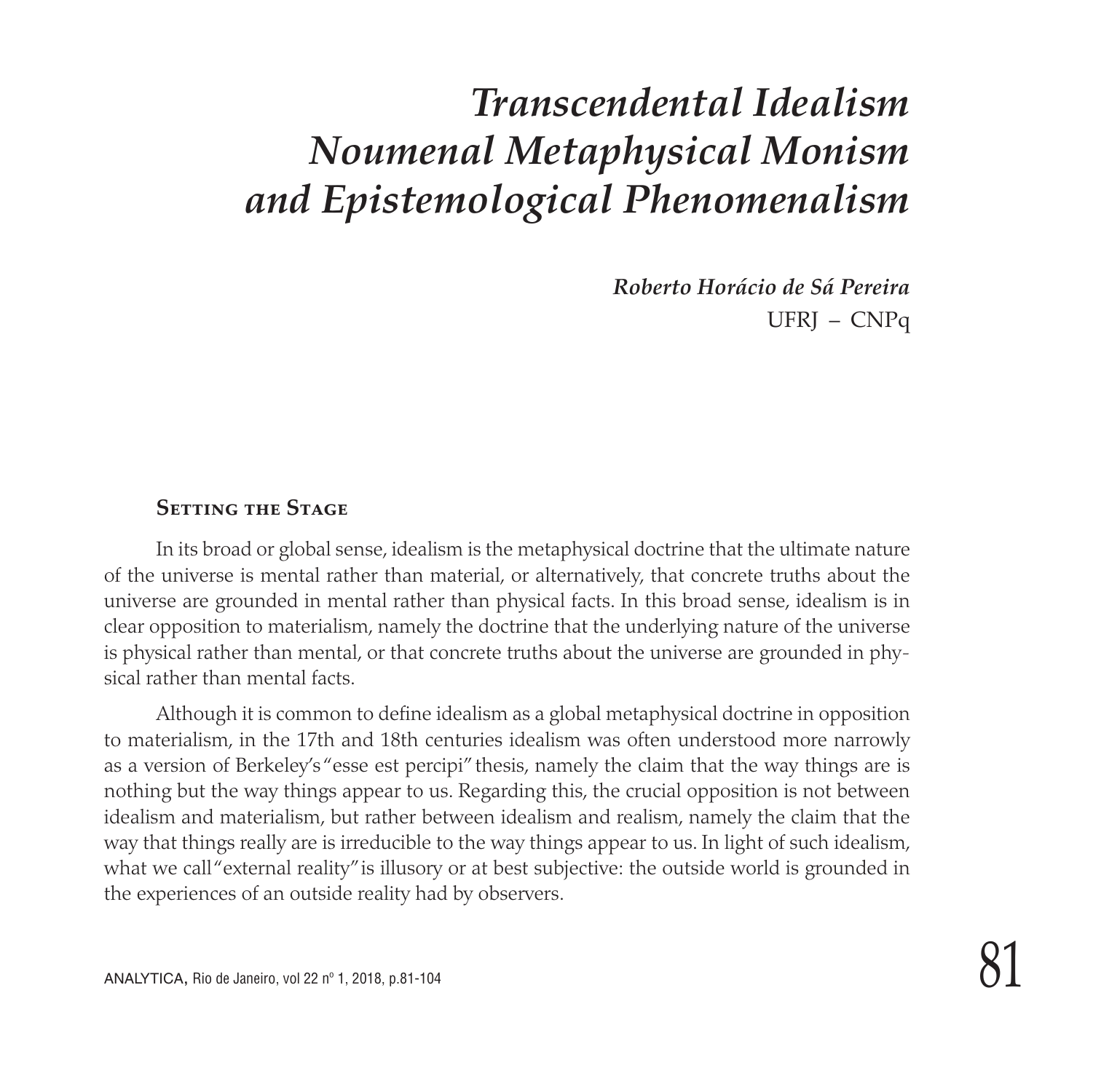$ANDU$ **TICA** volume 22

número 1 2018

Narrow anti-realist and broad anti-materialist idealisms have quite different motivations. Narrow anti-realist idealism is most commonly driven by epistemological questions regarding external-world skepticism and is typically associated with the sort of empiricism that resists postulating hypotheses about the existence of outer things that go beyond appearances. Even though Berkeley has never mentioned Descartes, he is quite clear about this: if what we can only immediately know are ideas, their putative objects can only be known inferentially (a tenet shared by almost all empiricists of the 17th and 18th centuries), and it is assumed that "esse est percipi" is the best way to close the doors on external-world skepticism. In other words, narrow anti-realist idealism is often proposed as the antidote to external-world skepticism.

In contrast, broad anti-materialist idealism is often driven by metaphysical questions about the ultimate nature of the mind and about the ultimate nature of reality and tends to go with the sort of rationalism that allows metaphysical hypotheses that go well beyond appearances if they help us to make sense of the universe as a whole. The traditional taxonomy of idealist views distinguishes between subjective idealism, objective idealism, and absolute idealism. As these varieties of idealism do not have clear standard definitions, they are often characterized as much as appealing to paradigmatic proponents (Berkeley, Schelling, and Hegel, respectively) as to specific doctrines.

Yet, Kant was not quite clear about the meaning of "idealism." In his Refutation Kant asserts and reiterates that his target is the so-called "problematic idealism" that he rightly or wrongly attributes to Descartes. The first problem is to figure out whether the "problematic idealist" is the Cartesian skeptic of the first *Meditation*, the idealist skeptic of the third *Meditation*, or some nonskeptic idealist. To make things even worse, in a later reflection Kant announces at least five different targets: skepticism, idealism, Spinozism, as well as materialism and predeterminism (AA, 18: 627-628). I assume here that Kant's target is best understood by his own definition of idealism, namely, as the metaphysical claim that "there are none other than thinking beings; the other things that we believe we perceive in intuition are only representations in thinking beings, to which in fact no object existing outside these corresponds" (PROL, AA 4: 289). In this metaphysical sense, idealism is a kind of monism. According to idealists, the fundamental features of our world (or at least its fundamental contingent features) are all of one kind—the conscious kind. In this sense, idealism is a doctrine that quite different philosophers such as Leibniz, Berkeley, Descartes, and even Spinoza have endorsed. In Kant's Germany the greatest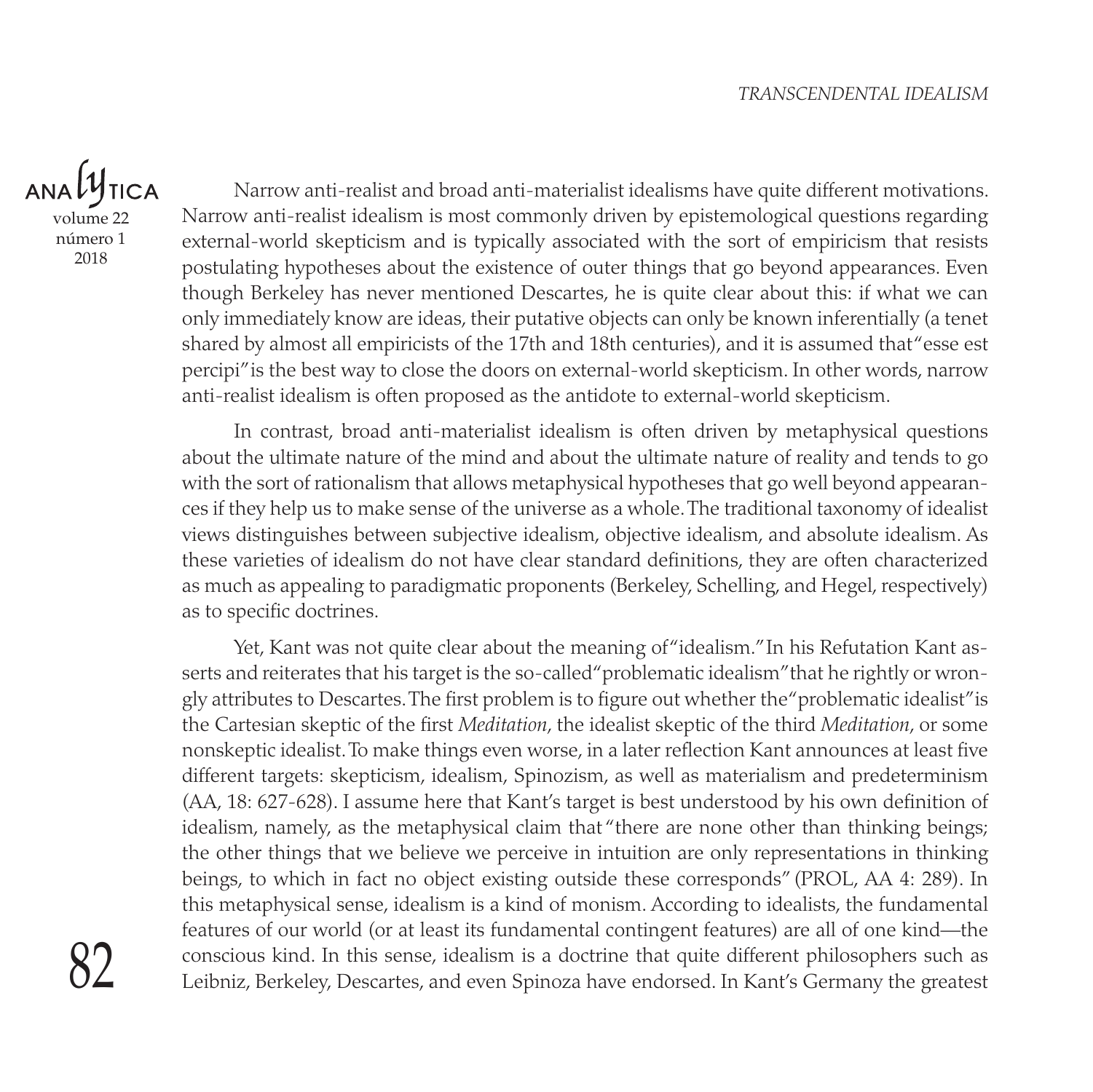#### *ROBERTO HORÁCIO DE SÁ PEREIRA*

exponent was Mendelssohn. Kant opposes to metaphysical idealism what Kant calls his "dualism." Kant's dualism is phenomenal rather than metaphysical as Descartes's. Kant's main claim against idealism is that the ultimate nature of reality is noumenal rather than mental.

The embarrassing question is how Kantian transcendental idealism (TI henceforth) fits into the overall taxonomy, considering Kantian criticism as a fusion of both empiricist and rationalist traditions. As Allais recently remarked, "there is no agreement in interpretations of Kant's transcendental idealism, not even a tendency to convergence" (2010b: 9). This disagreement could be ignored if TI was only a marginal doctrine in his first *Critique*, instead of lying at the very heart of the work.

What we find in the literature is the existence of two main camps and several positions in between. At one extreme, there are those who read TI as a sophisticated version of subjective idealism by interpreting the transcendental divide between appearances and things in themselves as the metaphysical opposition between two numerically distinct entities or realities: phenomenal and noumenal underlying reality. In accordance with the literature, let us call this the *two-world view*. The idea traces back to Kant's distinction between the *mundus sensibilis* and the *mundus intelligibilis* in his *Dissertatio*. The *mundus sensibilis* is the cognizable phenomenal world inside our minds. The *mundus intelligibilis* is the non-cognizable noumenal world outside our minds.

At the other extreme, there are those who read Kant's transcendental divide as the mere epistemological opposition between two perspectives of the same world, one considered from the human viewpoint and the other from God's perspective, *sub specie aeternitates*, so to speak. In this sense, Kant's idealism is not a metaphysical doctrine or even a doctrine with metaphysical commitments. The underlying assumption here is that the Kantian transcendental divide between things in themselves and appearances is epistemological and methodological rather than metaphysical. In accordance with the literature, let us call this the *two-aspect view*.

Allais seeks to tread a middle ground between the two extremes. On one hand, against Allison's metaphysical deflacionism, she defends a metaphysical moderate interpretation which sees Kant holding that things of which we have knowledge have a way they are in themselves that is not cognizable by us. On the other hand, against ontological phenomenalism, she defends the view that the appearances of those things in themselves are genuinely mind-dependent, but exist not merely in our minds.

volume 22 número 1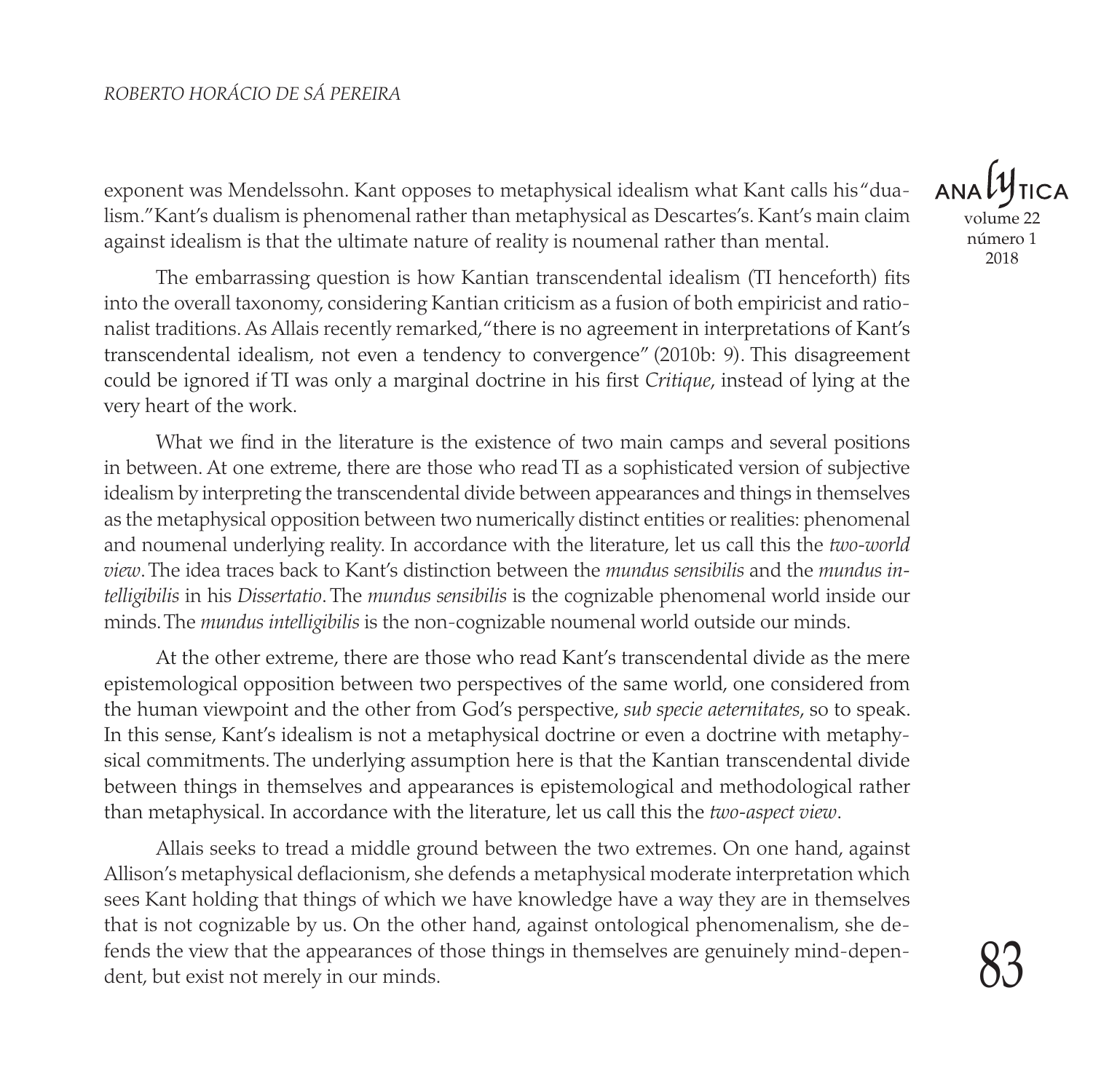### ANAL **TICA**

volume 22 número 1 2018

In this paper, I present a new reading of transcendental idealism. For a start, I endorse Allison's rejection of the traditional so-called two-world view and hence of Guyer and Van Cleve's ontological phenomenalism. But following Allais, I also reject Allison's metaphysical deflacionism: transcendental idealism is metaphysically committed to the existence of things in themselves, noumena in the negative sense. Nevertheless, in opposition to Allais, I take Kant's claim that appearances are "mere representations" inside our mind seriously (epistemic phenomenalism). She overlooks Kant's main difference between the transcendental and the empirical sense that things are "inside us" and "outside us." On the empirical sense, appearances are outside us as the undetermined object of our sensible intuition. Yet, on the transcendental sense, appearances are inside us, namely as the mind-dependent way that noumena manifest inside our minds and, hence, our mind-dependent way of knowing the mind-independent reality in itself (epistemological phenomenalism).<sup>1</sup>

The defense of my reading is first based on abundant textual evidence and on a criticism of the two main rival readings. First, I argue that my reading is the view that best fits Kant's Fourth Paralogism without imputing to Kant a Berkeley-like ontological phenomenalism or some naïve realism (Stroud, Hanna). Second, I also argue that my reading is the one that best fits the recent reading of Kant's Refutation as proof of the existence of things in themselves, viz. noumena (as I will show to be manifest in several passages). Finally, assuming that Kant did not change his mind in between the first and the second editions (that is, taking his own words at face value), I also argue that my view is the reading of TI that best harmonizes the Fourth Paralogism with the Refutation of Idealism as two complementary arguments.

<sup>1</sup> My reading has nothing to do to what Allais calls noumenalism: "Kant thinks that objects which could be known by an intellect alone would be non-spatio-temporal and non-sensible things, such as Cartesian souls and Leibnizian monads, a fundamentally different kind of thing than the spatio-temporal objects of our knowledge. The extreme metaphysical reading of transcendental idealism takes Kant to be committed to the existence of noumena in this sense (a position I call *noumenalism*), as well as to the claim that we cannot know such objects, and also sees him as a phenomenalistic idealist with respect to the objects of experience—things as they appear to us. At the other extreme are proponents of deflationary views which deny that Kant's transcendental distinction is an ontological one, seeing it instead as an epistemological or methodological distinction between two ways of considering the same things." (2015:7)

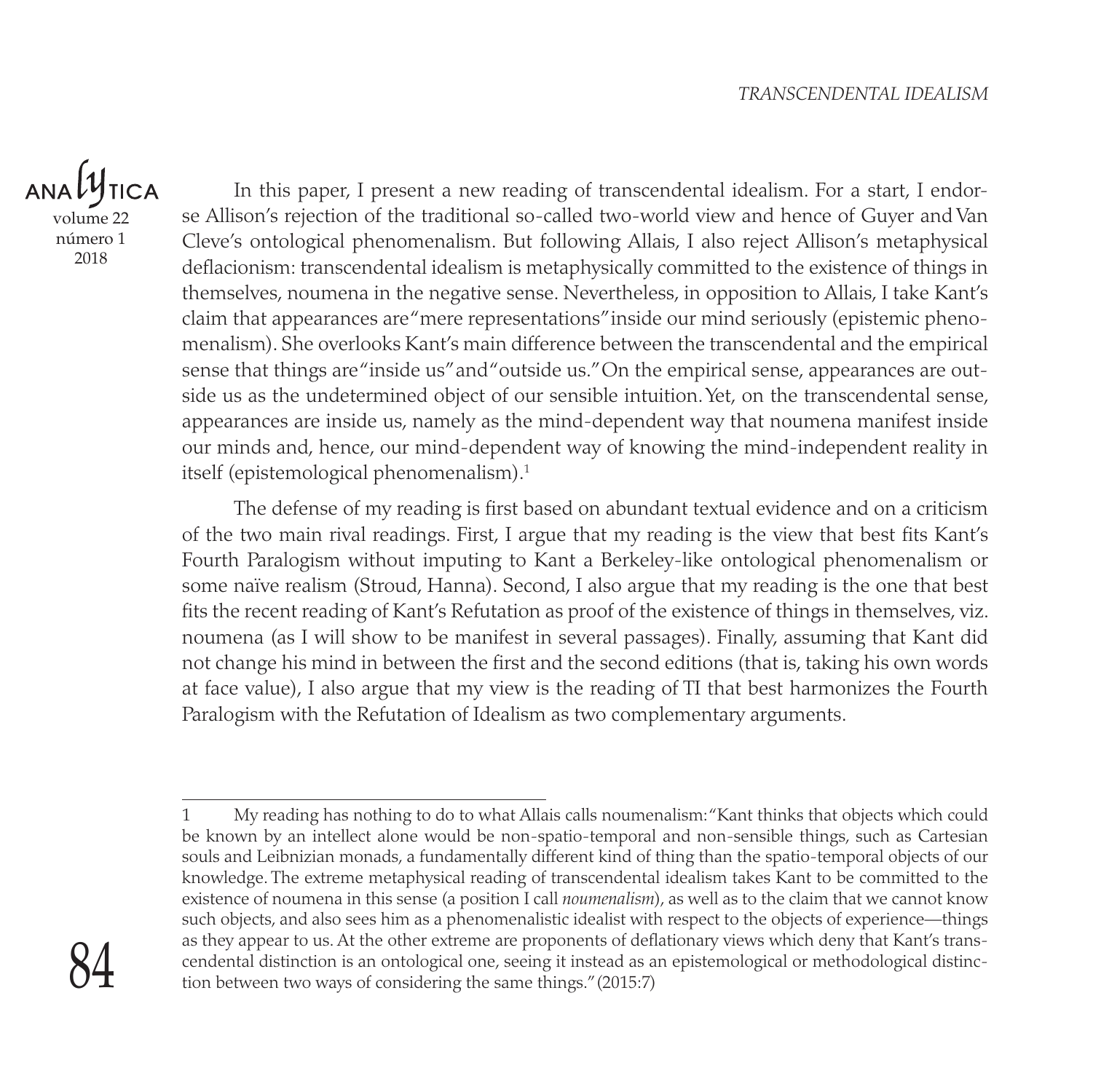All the same, I must admit that none of these arguments is conclusive: one may contest that a desirable reading of the Fourth Paralogism must avoid ontological phenomenalism (like Guyer and Van Cleve). For one thing, the textual evidence does not cut much ice with one or the other reading. Likewise, one may dispute that TI must be in agreement with the Refutation of idealism and dispute that the Refutation is proof of the existence of noumena (rather than of persistent phenomena in space). Finally, pace Kant, one may claim that the Fourth Paralogism and the Refutation of idealism are actually incompatible, by suggesting that in the second edition Kant changed his mind and gave up the view he defended in the Fourth Paralogism. The moral to be drawn here is that such disagreement between readings of TI cannot be solved on the basis of primary literature alone. All rival readings of TI find support in the primary literature. How shall I proceed? The defense of my reading of TI is a classic case of inference to the best explanation. I will confront all the rival opposing readings and show that my own is by far the most coherent and the one that best accommodates and reconciles the Fourth Paralogism and the Refutation of idealism.

Given this, the paper is structured as follows: In the next section, I present the historical background to the controversy over the reading of Kant's idealism. Then, I present Paton's and Prauss's two-aspect view, and in particular Allison's deflationary version of the two-aspect view. The following section is devoted to presenting and criticizing Allais's anti-phenomenalist claim that appearances are not mere representations inside the mind. Following that is a brief presentation of my reading. The final sections are devoted to showing that my view is the one that best harmonizes the Fourth Paralogism and the Refutation of Idealism.

#### **1 Historical Background**

As Oberst (2015: 54) reminds us, the contemporary debate over the transcendental divide between appearances and things in themselves has its origin in Prauss's *Kant und das Problem der Dinge an sich* (1974). Still, the crucial disagreement about the nature of Kant's transcendental idealism in Kantian scholarship is anything but new. The controversy dates back to the famous Feder-Garve review<sup>2</sup> that appeared between the first and the second editions of

volume 22 número 1 2018

<sup>2</sup> The C. Garve (1742–98) and J. G. Feder (1740–1821) review was published on January 19th, 1782 (Feder and Garve 1989).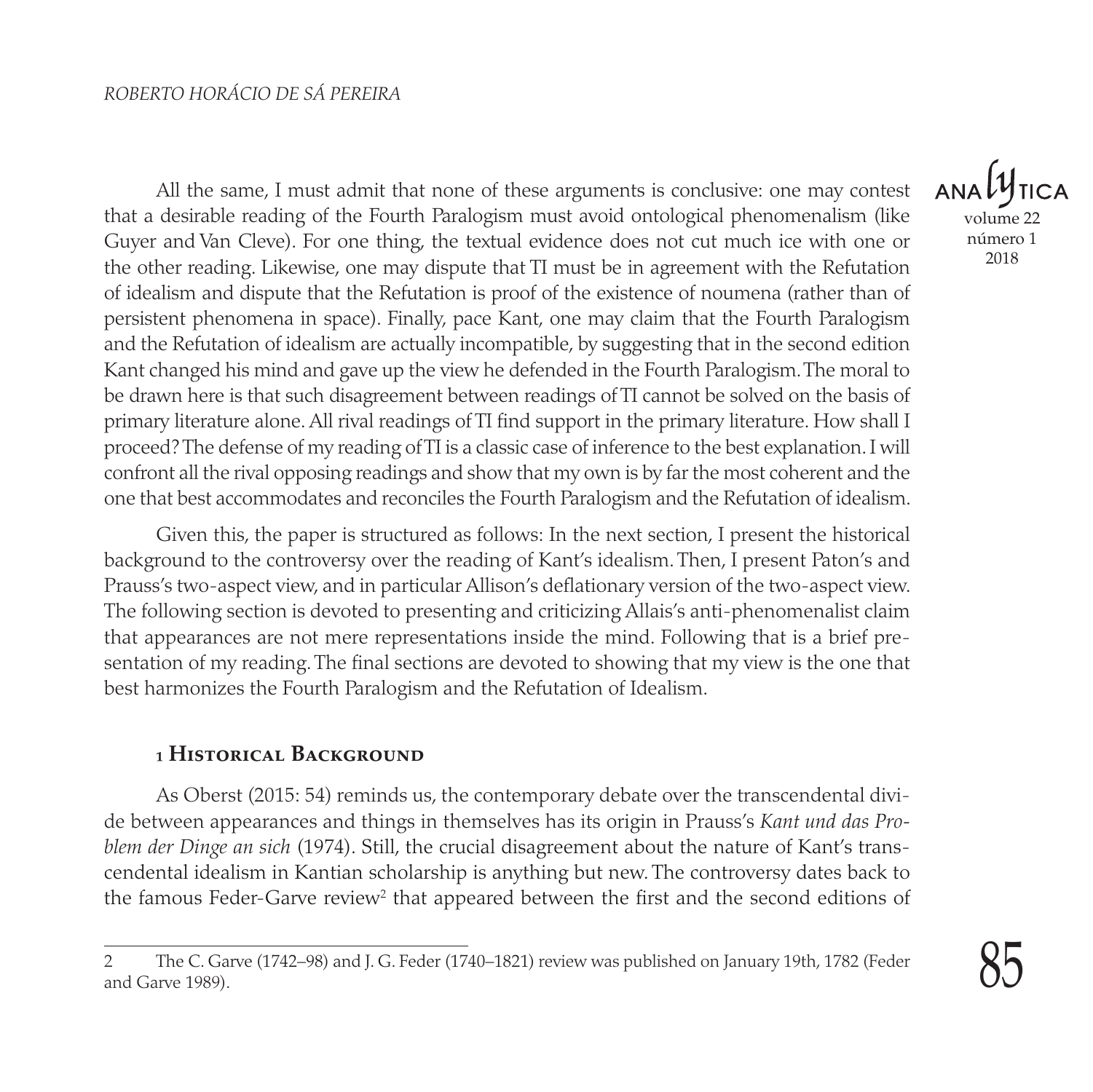volume 22

número 1 2018

the first *Critique*. The reviewers portray Kant's idealism as a metaphysical doctrine similar to that of Berkeley.

To be sure, in his Fourth Paralogism, Kant endorses Berkeley's general claim that the easiest way of avoiding external world skepticism is to assume that what we call "material things" are nothing but representations in us. However, while Berkeley has never identified the Cartesian provenance of external-world skepticism, Kant clearly identifies the problematic idealist as a Cartesian. According to Kant's accusation, the Cartesian mistakes the empirical sense of "things outside us" for the transcendental sense of "outside us" as noumena. Given this, the transcendental divide *seems to be* a metaphysical opposition between objects that only exists inside our minds and noumena. Appearances and things in themselves are metaphysically distinct objects. In this way the putative Kantian two-world dualism was born. Kantian two-world dualism plus reductionism finds textual supports in passages like this:

The transcendental idealist, on the contrary, can be an empirical realist, hence, as he is called, a dualist, i.e., *he can concede the existence of matter without going beyond mere self-consciousness and assuming something more than the certainty of representations in me*, hence the *cogito, ergo sum.* For because he allows this matter and even its inner possibility to be valid only for appearance – which, separated from our sensibility, is nothing – *matter for him is only a species of representations (intuition), which are called external*, not as if they related to objects that are external in themselves but because they relate perceptions to space, where all things are external to one another, but that space itself is in us. (KrV, A370, emphasis added)

The two-world view was the one that prevailed until the end of the 19th and beginning of the 20th centuries. At the turn of the 19th to the 20th century, traditional scholars of Kant<sup>3</sup> still held a two-world view of idealism even when they rejected the Berkeleian ontological phenomenalist reading. According to Smith, for example:

Since the time of Kant, and largely through his influence, the uncompromising Berkeleian thesis, that 'material' Nature is mind-dependent, has, indeed, been displaced by what, initially at least, is the more modest, though also usually much less definite, claim that Mind and Nature stand in relations of mutual implication. (1925:8)

3 See Vaihinger (1883, 1884); Smith (1923); Adickes (1924).

86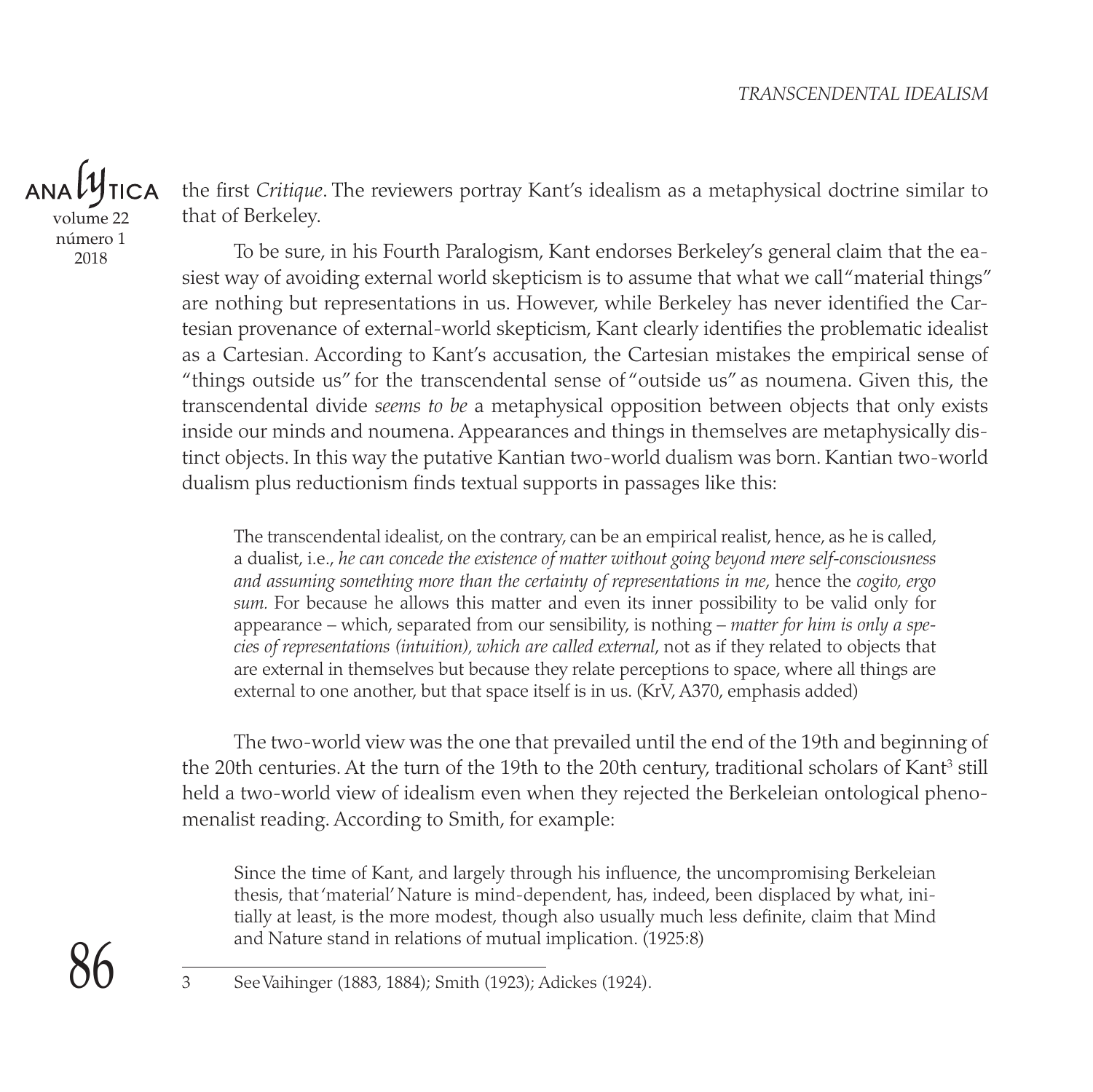Now, if the Fourth Paralogism tries to avoid skepticism by assuming à la Berkeley that material things are nothing but ontological constructions out of mental states, whereas the Refutation aims to prove the existence of mind-independent things outside us that are not representations in us, there is a blatant contradiction between the two philosophical projects. According to Kemp Smith (1923:301), for example, the Refutation "proves the opposite of what is stated in the first edition," and is a "striking contradiction between Kant's various Refutations of Idealism." Similarly, Vaihinger (1884:131–2) notes that it is impossible to find an interpretation that can reconcile this "stark contrast," because the two "relate to each other as yes and no, as affirmation and negation, as A and not-A. They were, are, and remain irreconcilable." Finally, according to Guyer (one influential living Kantian scholar), "Kant's new Refutation of Idealism was meant to break with his reductionism of 1781" (1987:288).

On closer inspection, however, something crucial has been overlooked in the literature. Even though there is no reasonable doubt that Kant attempted to avoid the Cartesian external-world skepticism in a Berkeleian way, Feder-Garve's review accused him of being an anti- -materialist idealist (a "spiritualist" in Kantian words) rather than an anti-realist idealist (*esse est percipi*). Let us take a look:

*An idealism that encompasses spirit and matter in the same way*, *that transforms the world and ourselves into representations*, that has all objects arising from appearances as a result of the understanding connecting the appearances into *one* sequence of experience, and of reason necessarily, though vainly, trying to expand and unify them into *one* whole and complete world system. (Feder and Garve 1989:193. Emphasis added)

That reading is reinforced by the Kantian reply to them. As Erdmann (1878/1973) showed, the plan of the *Prolegomena* was largely modified to afford an opportunity to reply to this "inexcusable and almost deliberate misinterpretation, as if my system transformed all the things of the sensible world into sheer illusion" (PROL, § 13, Note III, AA 4: 290). The same idea is stated in the famous letter to Beck:

Messrs. Eberhard and Garve's opinion that Berkeley's idealism is the same as that of the critical philosophy (which T could better call \*the principle of the ideality of space and time) does not deserve the slightest attention. For I speak of ideality about *the form of representa-*

**ANA** volume 22 número 1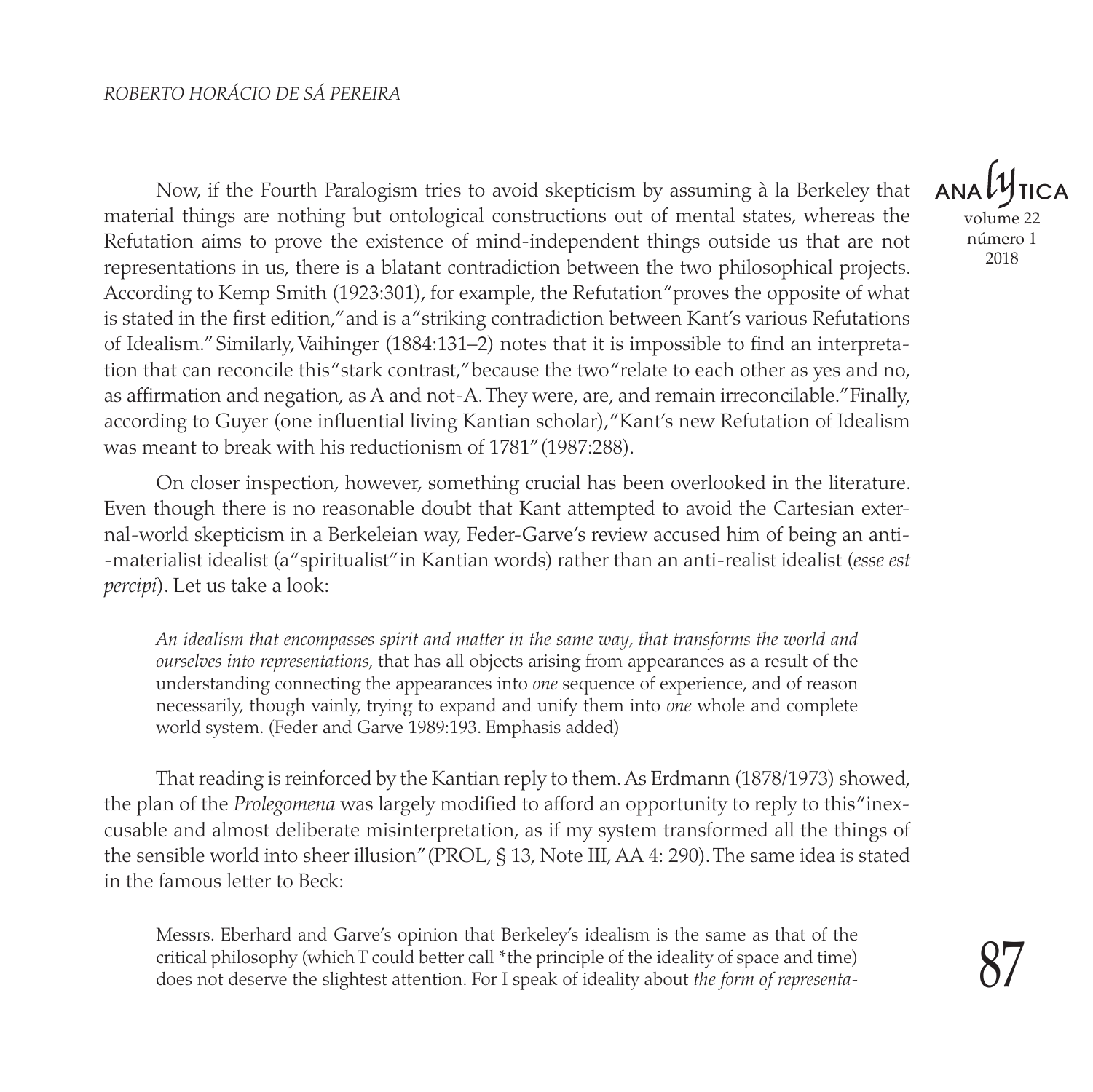#### *TRANSCENDENTAL IDEALISM*

volume 22

número 1 2018

*tions,* but they interpret this to mean ideality on the *matter,* that is, the ideality of the *object*. (BR, AA 11: 395)

Additional evidence that the controversy does not turn on the question of whether there are outer things beyond appearances (realism) or whether outer things should be reduced to mere appearances (anti-realism) comes from the fact that in 1781 Kantian idealism is discussed in the Paralogism, a chapter of *Critique* dedicated to the metaphysics of the soul. Indeed, in the Fourth Paralogism, Kant's seems to go hand-in-hand with anti-materialist idealism or spiritualism. In A383, he states:

*Why do we have need of a doctrine of the soul grounded merely on pure rational principles*? Without doubt, chiefly with the intent of securing our thinking Self from the danger of materialism. *But this is achieved through the rational concept of our thinking Self that we have given*. For according to it, so little fear remains that if one took matter away then all thinking and even the existence of thinking beings would be abolished, that it rather shows clearly that *if I were to take away the thinking subject, the whole corporeal world would have to disappear, as this is nothing but the appearance in the sensibility of our subject and one mode of its representations*. (KrV, A383, emphasis added)

What drives the debate is *not primarily* the epistemological problem of Cartesian external-world skepticism, but *crucially* the metaphysical question about the ultimate nature of reality and of the soul. What Kant vehemently rejects is Feder-Garve's accusation that he is a spiritualist. Regardless of whether Kant was in 1781 an anti-materialist idealist or not, Guyer (and all his predecessors quoted above) must be wrong when he claims that "Kant's new Refutation of Idealism was meant to break with his reductionism of 1781" (1987:288). An anti-materialist idealist (spiritualist) does not need to assume that *esse est percipi*.

#### **2 The Two-Aspect View**

In the twentieth century, the debate over the nature of Kantian idealism was much more focused on the transcendental divide between things in themselves and appearances. According to Allison's (2004: XV) two-aspect view, which can be traced back to Paton (1970) and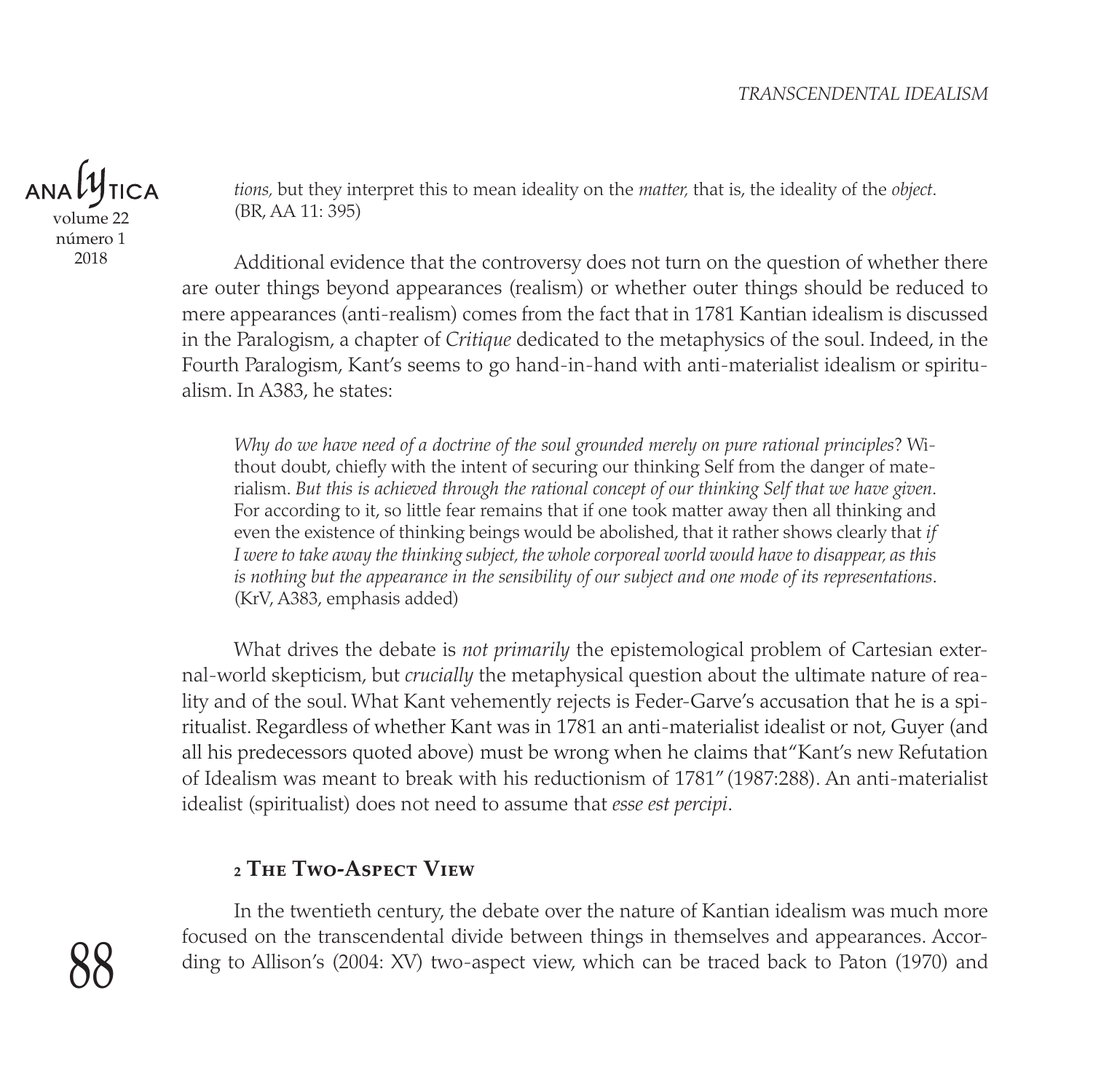Prauss (1974), the transcendental divide is not a metaphysical one that opposes two realms of reality, the phenomenal and the noumenal. Instead, the divide opposes different perspectives on the same reality. According to the two-aspect view, *mundus sensibilis* and *mundus intelligibilis* are the only two ways of considering the existing world, that of the human and that of the absolute, God's, perspective, *sub specie aeternitatis,* so to speak. From the human perspective, the world takes the form of appearances (*Erscheinungen*) as the objects of our sensible representation, while from the God's-eye-view perspective, the same world takes the form of things in themselves.

Allison's two-aspect view has at least two great predecessors. Prauss (1974), for example, has argued that Kant's transcendental distinction is not between appearances and things in themselves, considered as different kinds of things, but rather between two ways of considering the same thing, that is, in itself and as it appears to us. However, to my knowledge, the *founding father* of the two-aspect view is Paton:

What is the relation between things-in-themselves and appearances? Kant never questions the reality of things-in-themselves, and never doubts that appearances are appearances of things-in-themselves. The appearance is the thing as it appears to us, or as it is in relation to us, though, it is not the thing as it is in itself. *That is to say, things as they are in themselves are the same things that appear to us*, although they appear to us, and because of our powers of knowing must appear to us, as different from what they are in themselves. *Strictly speaking, there are not two things, but one thing considered in two different ways: the thing as it is in itself and as it appears to us.* (1970: 61, emphasis added)

The two-aspect view seems to be supported by compelling textual evidence. In the Preface to the second edition, Kant states explicitly:

that the same objects can be considered from *two different sides, on the one side as objects of the senses and the understanding for experience, and on the other side as objects that are merely thought* at most for isolated reason striving beyond the bounds of experience. If we now find that there is agreement with the principle of pure reason when things are considered from this *twofold standpoint*, but that an unavoidable conflict of reason with itself arises with a single standpoint, then the experiment decides for the correctness of that distinction. (Bxviii–xix n. emphasis added.)

**ANA** volume 22 número 1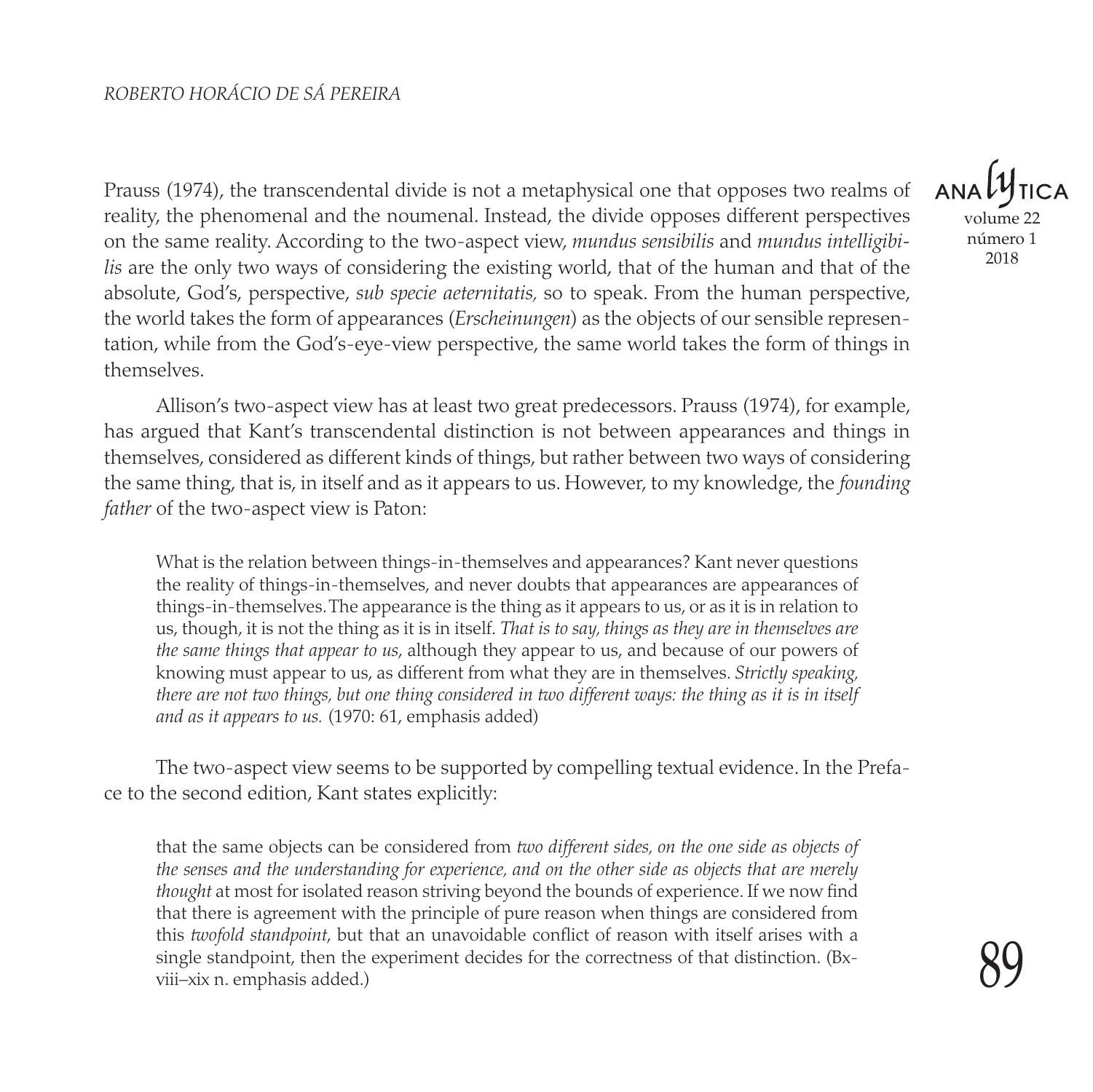$ANDL^{\mu}$ 

volume 22 número 1 2018

In the Transcendental Aesthetic, we also find abundant evidence that seems to favor of the two-aspect view:

We can accordingly speak of space, extended beings, and so on, *only from the human standpoint*. If we depart from the subjective condition under which alone we can acquire outer intuition, namely that through which we may be affected by objects, then the representation of space signifies nothing at all. *This predicate is attributed to things only insofar as they appear to us, i.e., are objects of sensibility*. (A27/B43, emphasis added)

But they did not consider that both (space and time), without their reality as representations being disputed, nevertheless belong *only to appearance, which always has two sides*, one where the object is considered in itself (without regard to the way in which it is to be intuited, the constitution of which however must for that very reason always remain problematic), the other where the form of the intuition of this object is considered, which must not be sought in the object in itself but in the subject to which it appears, but which nevertheless really necessarily pertains to the representation of this object. (A38/B55, emphasis added)

Regardless of whether this textual evidence supports the two-aspect view, it certainly jeopardizes the traditional two-world view. Kant's distinction between formal and material idealism inspired Allison to take a step further and assume his deflationary reading of Kantian idealism. Not only is the transcendental divide epistemological or methodological. Allison also claims that Kantian idealism does not make any metaphysical commitment whatsoever. In his words:

This idealism is "formal" in the sense that it is a theory about the nature and the scope of the conditions under which objects can be cognized by the human mind. It is "critical" because it is grounded in a reflection on the conditions and limits of discursive cognition. (2004: 35–6)

However, here I follow Allais when she claims against Allison's deflationary reading that Kantian idealism is metaphysically loaded. She summarizes her criticism thus:

However, from the fact that Kant … is not a Berkeleian idealist, it does not follow that he is not committed to there being a way things are in themselves, which we cannot cognize, or that he is not committed to appearances being genuinely dependent on our minds in some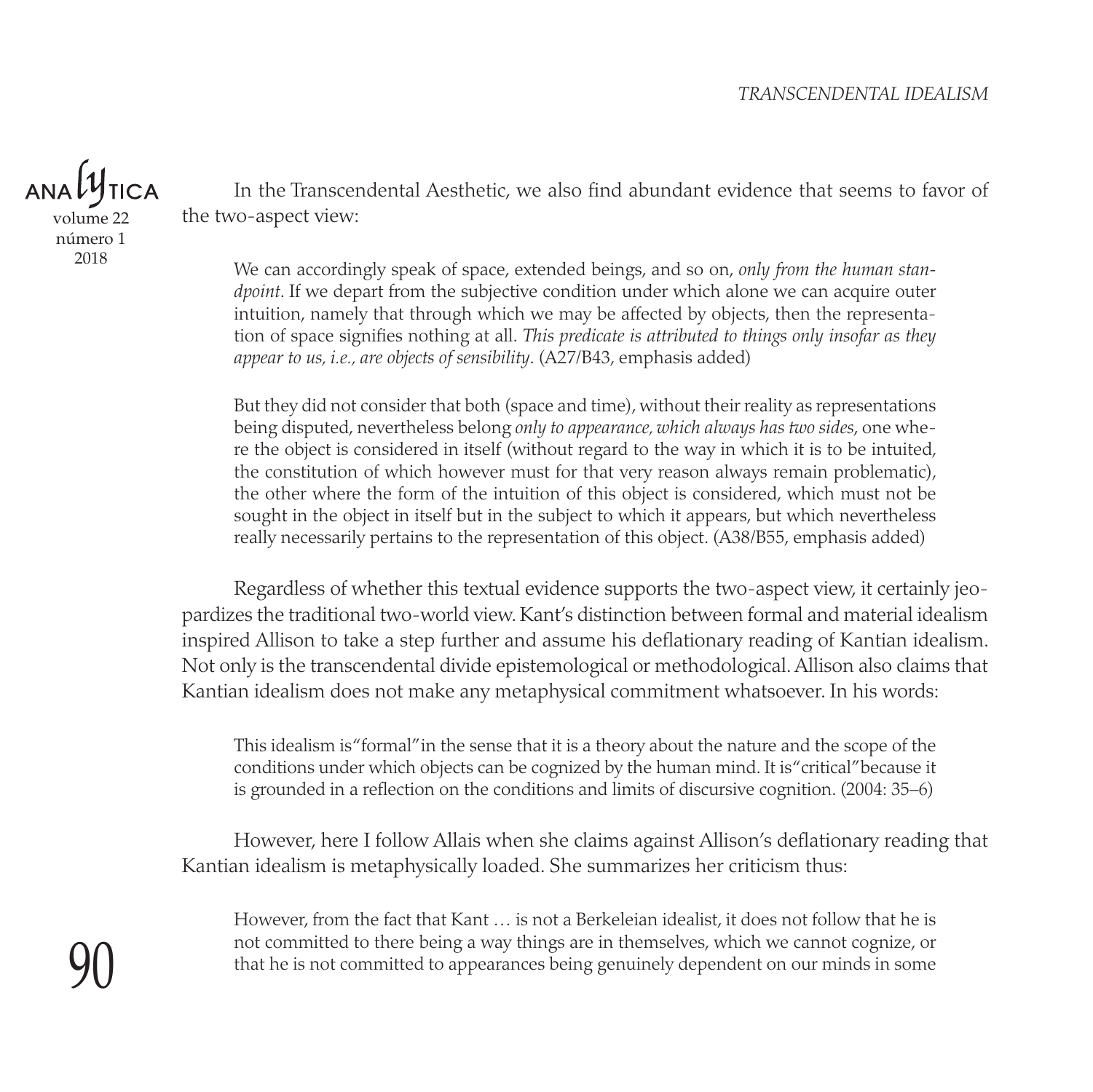(non-Berkeleian) sense. And while the claim that we cannot know things in themselves is, of course, an epistemic claim, this does not mean that it involves no metaphysical commitment--such as a commitment to *the existence of an aspect of reality* which we cannot cognize. (2010a: 1, emphasis added)

It does not follow that transcendental idealism does not make metaphysical claims since a distinction between two ways of considering things is compatible with making metaphysical claims about the aspects of things so considered. (2010a: 3)

#### **3 Epistemological Phenomenalism**

I do not find a single piece of textual evidence that appearances are not representations for Kant. In A129, for example, he says that appearances "only exist in us." In B164, he states that appearances "are only representation of things." Likewise, he reiterates in A250 that appearances "are nothing but representation." In A386, we can read the very same statement: "appearances are merely representations in us." In A387, he phrases this slightly different as follows: Appearances are not "in the same quality as they are in us as things external to us." The same idea is to be found in several *Reflections* from the period after the publication of the second edition of the first *Critique*:

*Appearances are representations insofar as we are affected.* The representation of our own free self-activity is one in which we are not affected, consequently it is not appearance, but apperception. (Refl. AA, 17:688, R4723, emphasis added)

A thing in itself does not depend on our representations, and can thus be much greater than our representations reach. *But appearances are themselves only representations*… (Refl. AA, 18: 379, R5902, emphasis added)

Now since in inner sense everything is successive, hence nothing can be taken backwards, the ground of the possibility of the latter must lie in the relation of *representations* to something outside us, and *indeed to something that is not itself in turn mere inner representation, i.e., form of appearance*, hence which is something in itself. (Refl. AA, 18: 612, R6312, emphasis added)

volume 2′ número 1 2018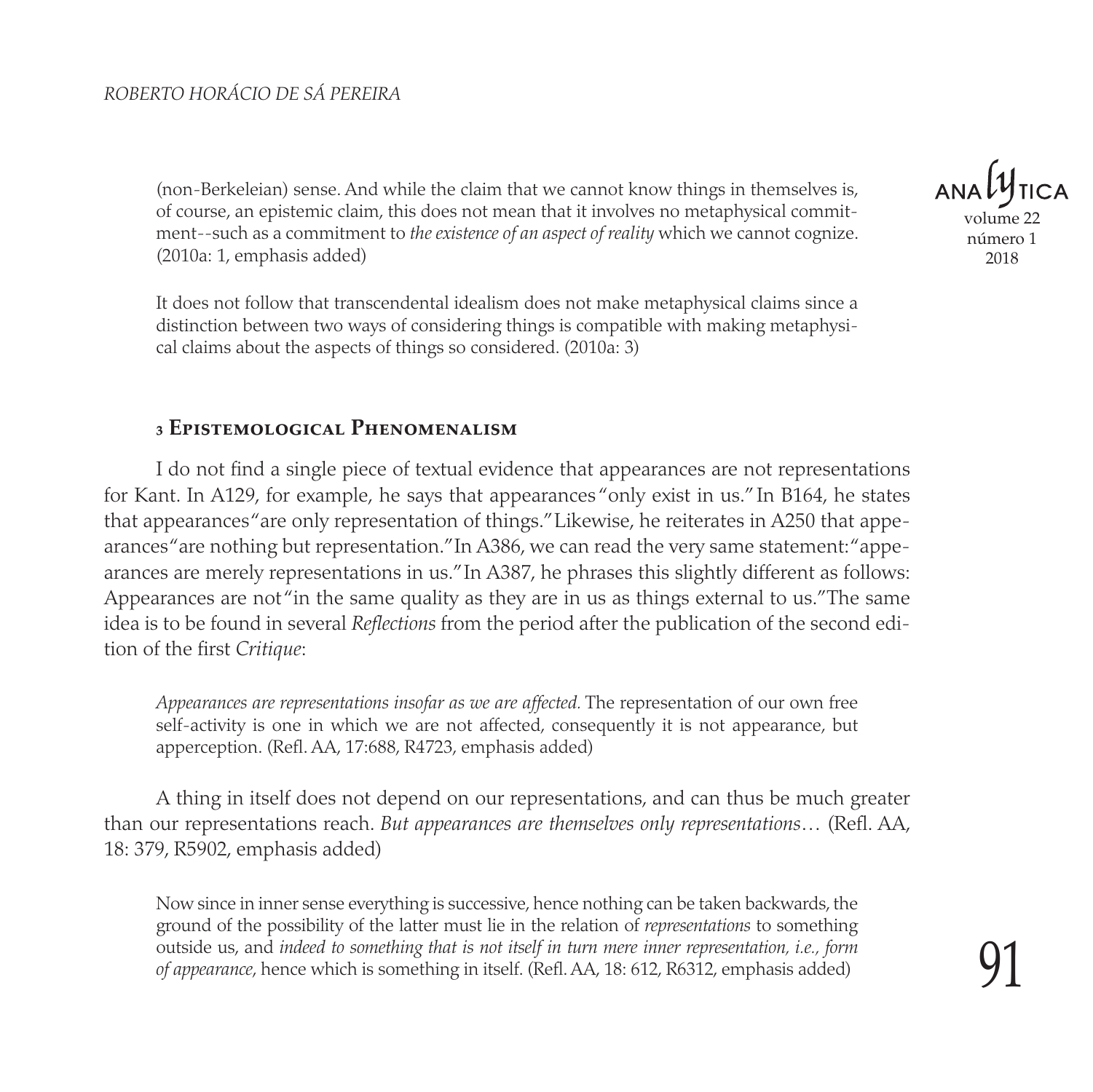#### *TRANSCENDENTAL IDEALISM*

**ANAL** volume 22 número 1

2018

For what contains *representations* combined in relations of space and time is *mere appearance*. (Refl. AA, 18: 673, R6342, emphasis added)

The merely subjective element in intuition as the representation of an object is **appearance**. (Refl. AA, 18: 687, original emphasis)

However, the passage that I consider to be decisive is the one where he defines his own transcendental idealism:

We have sufficiently in the Transcendental Aesthetic everything intuited in space or in time, hence all objects of an experience possible for us, are nothing *but appearances, i.e., mere representations*, which, as they are represented, as extended beings or series of alterations, have outside our thoughts *no existence grounded in itself.* This doctrine I call transcendental idealism. (A490/B518, emphasis added)

Yet, what we find in the literature are only numerous attempts by interpreters to explain this identification away. What is in question is whether there is a way of denying that Kant is thereby assuming some Berkeleian ontological phenomenalism. For a question of space, I focus on three attempts: Longuenesse (2008) and Collins (1999) and Hanna (2006). Collins limits himself to the statement that with the identification of appearances with mere representations in us, "Kant never meant to erode the outerness of objects of outer sense" (1999:72). However, Collins is mistaking the transcendental for the empirical sense of "outside us". To be sure, in the empirical sense, Kant never denied the externality of things of outer sense. For example, the computer I am using now is certainly *outside me in this empirical sense*. Still, in the transcendental sense, they are all inside us as mere representations (even the computer that appears to me in space outside me in the empirical sense is nothing but a mere representation in me in the transcendental sense).

According to Longuenesse, "in us does not mean here 'within our mind'", but "within the scope of the thought I think" (2008:27). However, Longuenesse is mistaking the transcendental opposition between things inside (appearances) and outside (things in themselves) for the opposition between nonconceptual and conceptual mental states. Things outside the scope of our thought are objects of sensible intuitions that are not conceptualized (inside us in the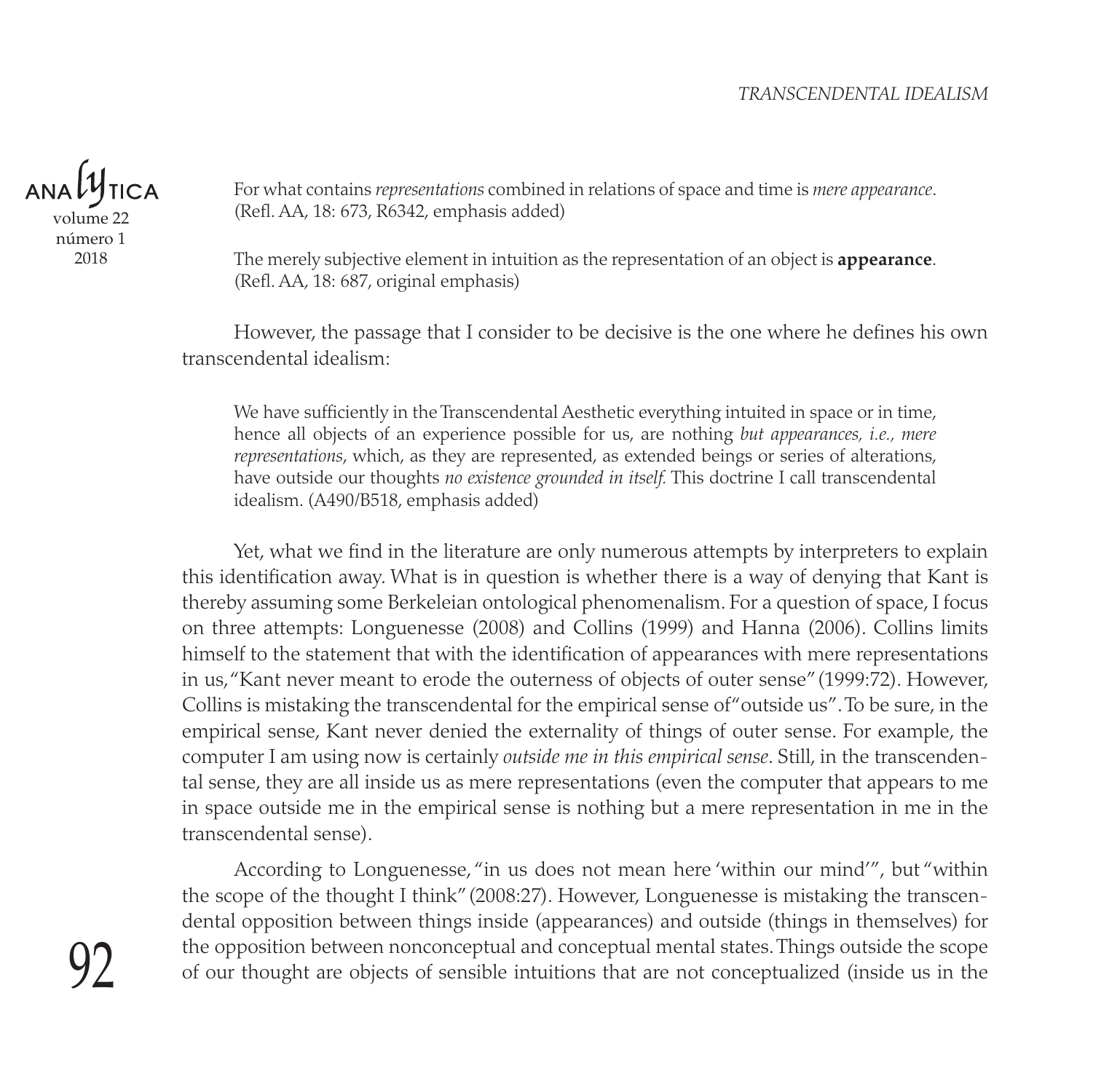relevant transcendental sense) rather than things outside us. Longuenesse's reading cannot account for any passages quoted above. Furthermore, in the famous passage of § 16 of the B-deduction Kant explicitly assumes that something could be represented *in me* without being able to be accompanied by the I think.<sup>4</sup> What happens, in that case, is that the representation *in me* would mean nothing to me, that is, would be blind or would not contribute to cognition (*Erkenntnis*). Moreover, when we take a look at all the passages quoted above, none of them supports Longuenesse's reading that Kant was opposing things outside and within the scope of thought.

However, our crucial issue is whether there is another sense of "appearance" as the object of our representations. To be sure, in the opening paragraph of the Transcendental Aesthetic Kant states that "the undetermined object of an empirical intuition is called appearance" (A20/ B35). In the same vein, Kant states:

[T]he understanding can never accomplish a priori anything more than to anticipate the form of a possible experience in general, and, since that which is not appearance cannot be an object of experience, it can never overstep the limits of sensibility, within which alone objects are given to us. Its principles are merely principles of the exposition of appearances, and the proud name of an ontology, which presumes to offer synthetic a priori cognition of things in general in a systematic doctrine (e.g., the principle of causality), must give way to the modest one of a mere analytic of the pure understanding. (A247/B303)

Still, the problem is: if we assume the two-aspect view, we cannot metaphysically distinguish between appearances and noumena. According to Allais though:

Kant's idealism should be understood as saying that our cognition *is limited to essentially manifest features of reality*, that he thinks such features are empirically real (not merely in our minds or constructions out of what is merely in our minds), and that he thinks they are grounded in a way things are independent of us, which we are unable to cognize. (2015:259)

This passage clearly betrays Allais's tacit endorsement of the traditional two-world view.

volume 22 número 1

<sup>4</sup> "The I think must be able to accompany all my representations; for otherwise something could be represented in me that could not be thought at all, which is as much as to say that the representation would be impossible or else at least would be nothing for me." (B131-2)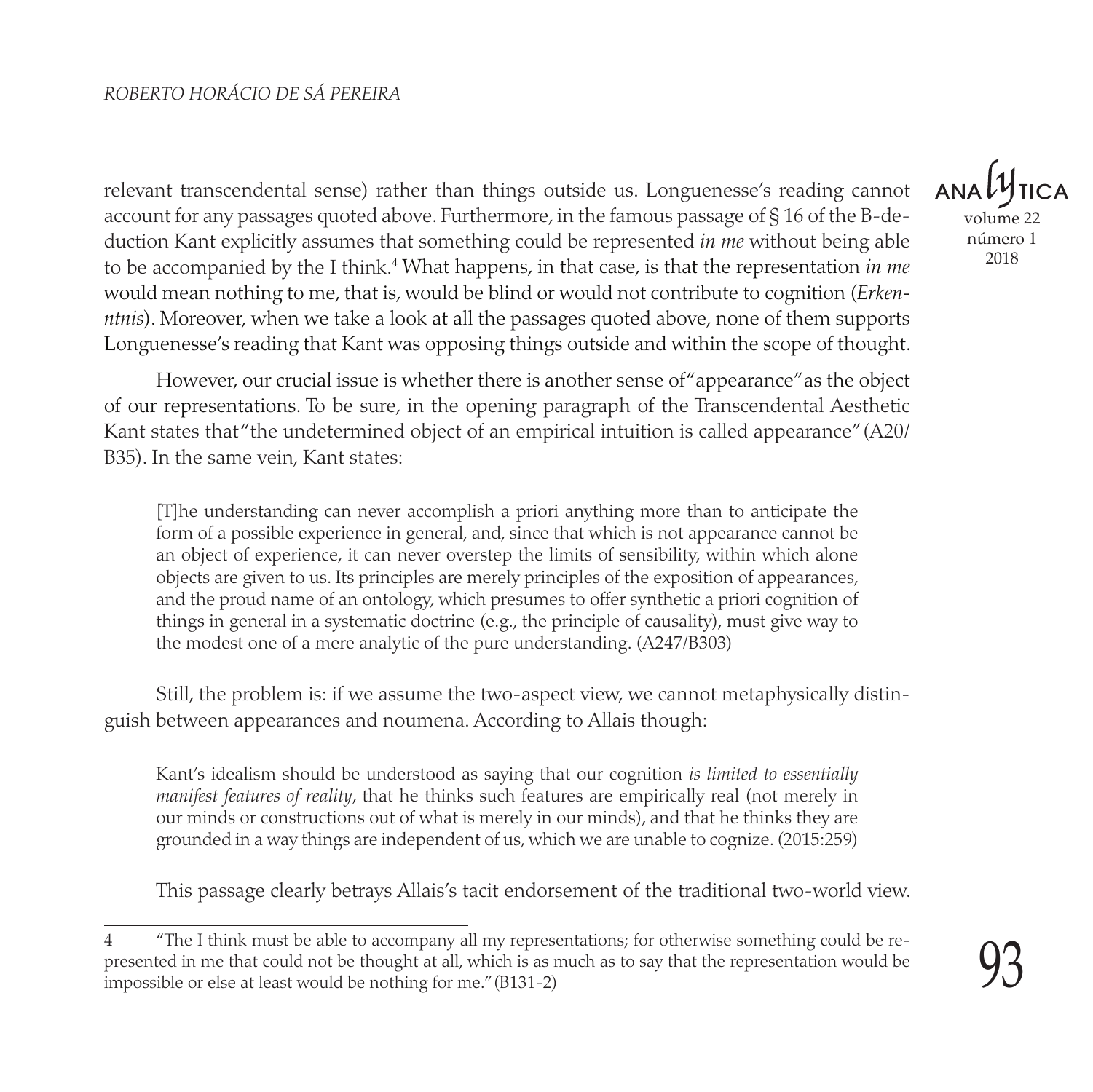ANAL volume 22

número 1 2018

If "our cognition is limited to essentially *manifest* features of reality" (2015:259), or we are committed to "the existence of an aspect of reality which we cannot cognize" (2010a: 1), it is because she assumes that there are some underlying non-manifest features or aspects of some hidden unknowable reality. The point is that there is no middle way between the two-aspect reading and the two-world reading. Allais merely replaces the old two-world dualism for a new metaphysical two-aspect dualism. The easiest way of solving the problem is to disentangle metaphysical from epistemological claims. Metaphysically speaking, appearances and noumena are one and the same thing. But epistemologically speaking, appearances are the mind-dependent way that mind-independent noumena manifest inside our minds. Allais mistakes Kantian epistemological for Berkeleian ontological phenomenalism.

#### **4 Noumenal Metaphysical Monism**

Now, assuming that "appearances" are the mental way that noumena appear inside our minds as mere representations, we can also allow that we cognize or get acquainted with (*kennen*) them (appearances) by means of our senses. This is what Kant states in several passages:

"Noumenon" correctly always means *the same thing*, namely the transcendental object of *sensible intuition* (This is, however, no real object or given thing, but a concept, in relation to which appearances have unity), for this must still correspond to something, even though we are *acquainted with nothing other than its appearance.* (AA 18: 231, R5554, emphasis added)<sup>5</sup>

In slightly different words, "appearances" are how the mind-independent world appears to us mind-dependently as something inside our minds with which we can get acquainted (*kennen*). Yet, it must be clear from the outset that I am not endorsing Berkeleian ontological phenomenalism. In my view, Kant is not claiming that what we call the external world is nothing but a construction made out of mind-dependent sense-impressions. What he is saying is that we can

<sup>5</sup> This view is not entirely new. Kemp Smith in his famous Commentary of A104-10 claims that a "careful examination of the text shows that by it he means the *thing in itself,* conceived as being the object of our representations" (1923/2003: 204). However, in opposition to what I will argue here for Smith, such a view is a vestige of his pre-critical period (2003: 204).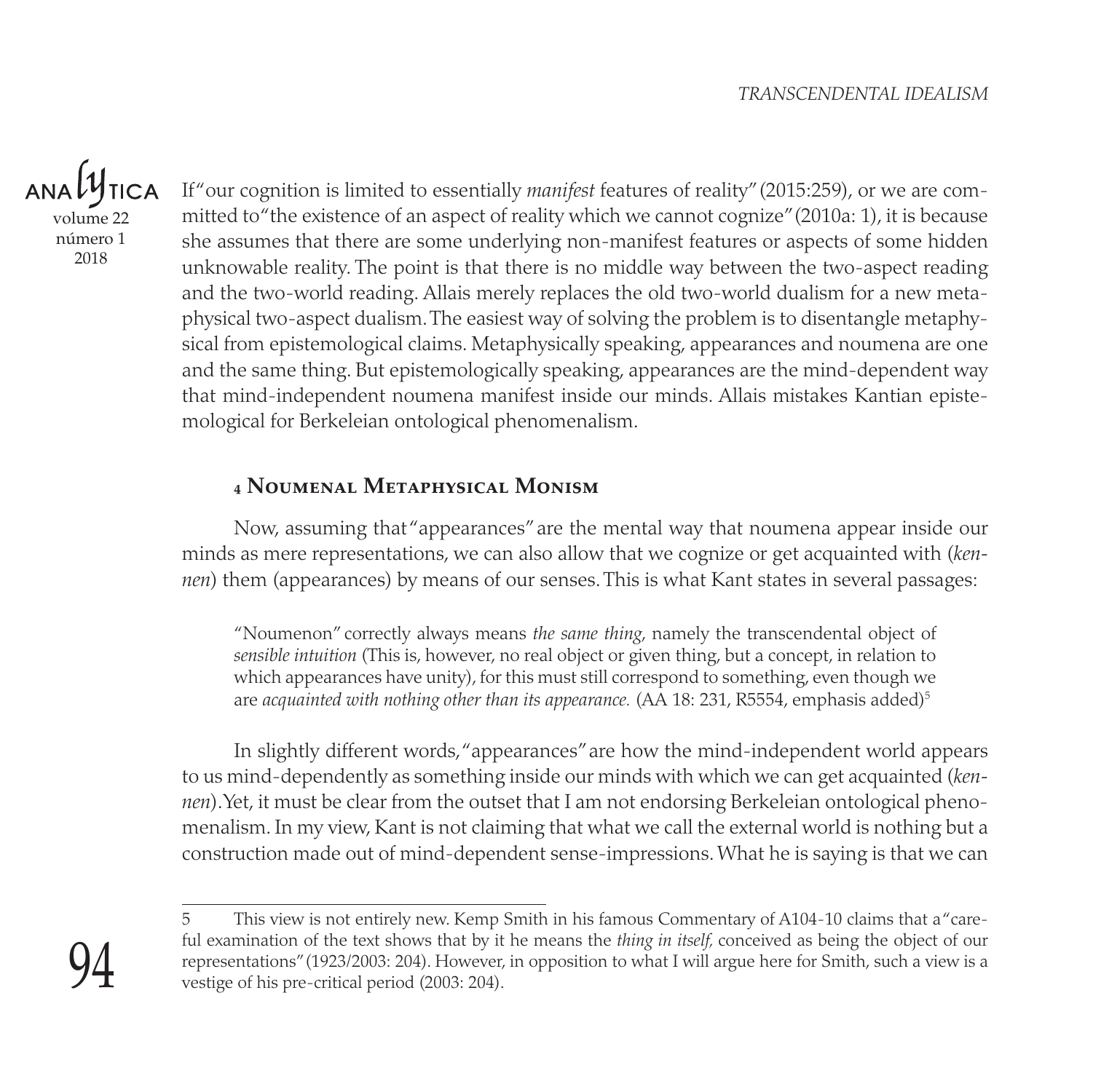cognize or get acquainted with the way things in themselves mentally appear to us as human beings. The question now is how I can combine this phenomenalism with noumenalism.

The answer is quite easy: they represent the epistemological and the metaphysical sides of Kantian idealism. My view rules out the traditional dualism between (outside) worlds and aspects of worlds: the underlying nature of the outside world in the relevant transcendental sense is made up of mind-independent things in themselves. And my view embraces phenomenalism because, from an epistemological viewpoint, we can only cognize this existing mind-independent outside noumenal world as it mentally appears inside our minds as mere representations.

#### **5 The Refutation of Idealism**

In the previous section, I claimed to have already shown that my reading of Kantian idealism is the one that best fits Kant's various assertions that appearance is nothing but mere representation. In this brief section, I show that my noumenal realism is the one that best fits the dominant view today of Kant's Refutation of idealism.

To begin with, it is worth noting that the standard two-world view does not fit Kant's Refutation of Idealism at all. According to the two-world view, things in themselves and appearances are metaphysically distinct entities, and phenomena are nothing but constructions arising out of mental states. Now, if metaphysical idealism is the doctrine that the underlying nature of reality is made up of mental states, how could idealism be refuted by some proof that the underlying nature of reality is mental?

Still, someone might believe that the two-aspect view better fits Kant's Refutation of Idealism. According to Allison, for example, as the proof of real things is mind-independent appearances in space, the Refutation of Idealism is not just compatible with the two-aspect view, but it also presupposes it:

Moreover, the Refutation of Idealism is not merely compatible with transcendental idealism, properly construed; it presupposes it. In order to appreciate this, we must keep in mind that its goal is to demonstrate the objective reality of outer intuition, that is, the existence of objects in space  $(Bxxix)$  [...] but this goal cannot be accomplished on the transcendental

volume 22 número 1 2018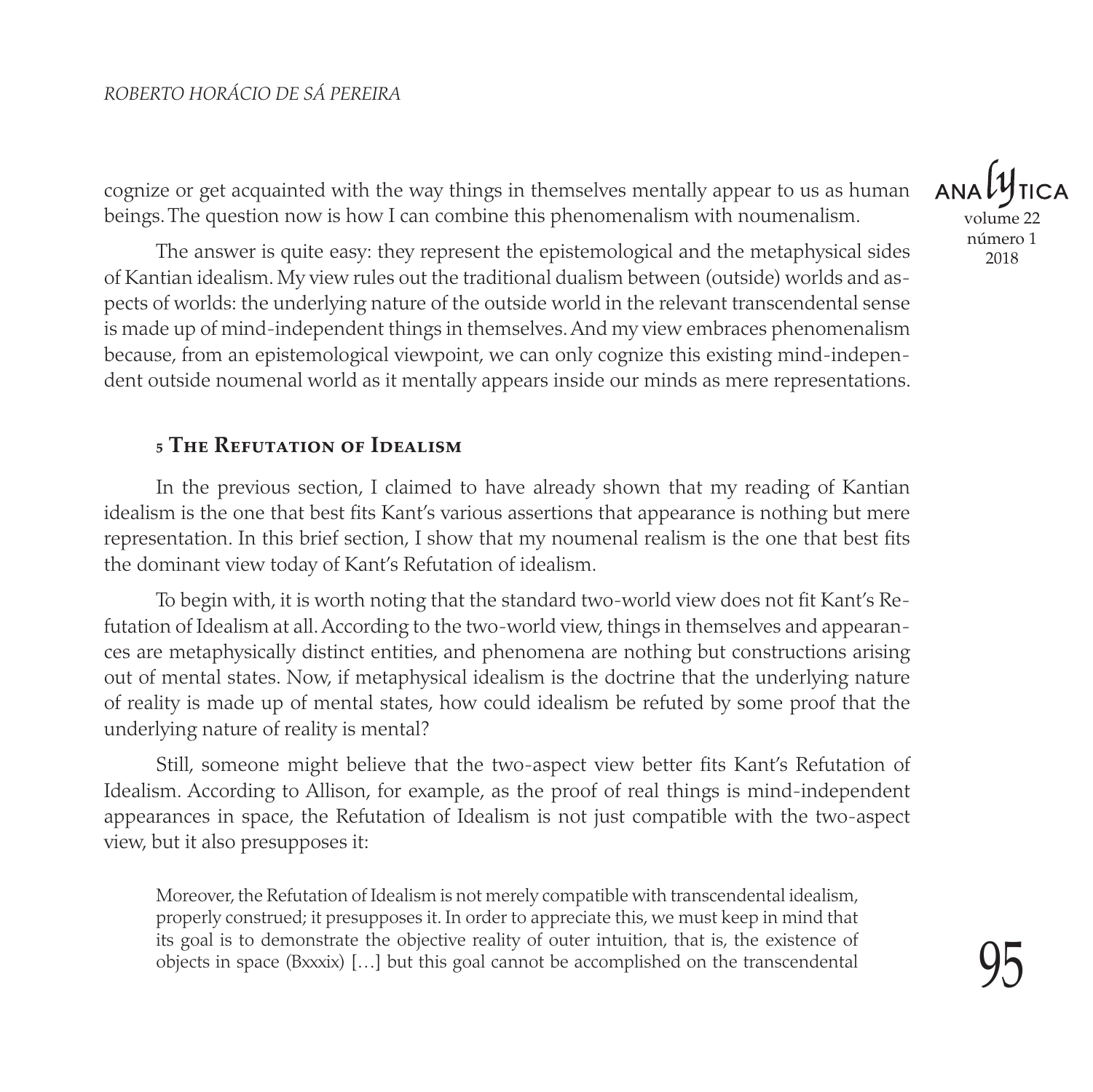

2018

realistic assumption that our outer intuition or experience must be of things as they are in themselves. (Allison 2004:300)

On closer inspection though, Kant contradicts Allison when he says that the Refutation proves the existence of something that is not an appearance:

If the world were an epitome [ein Inbegriff] of *the things in themselves*, so would it be impossible to prove the existence of a thing outside the world; [...] But if we take the world *as appearance*, it proves just to the existence of something that is *not* appearance. (Refl, AA, 18:305, R5356)<sup>6</sup>

Allison complains that if we take outside objects as appearances, the Refutation becomes impossible indeed. However, under his deflationary two-aspect view, we cannot understand either Kant's motivation for the Refutation of Idealism or the proof itself. For one thing, the problematic Cartesian idealist proves to be a transcendental realist in the first place (see A369). Thus, for him, genuine knowledge is only knowledge of outer things in the transcendental sense of things in themselves. So then, by assuming from the outset that the Kantian opponent in the Refutation of Idealism cannot be a transcendental realist, Allison is begging the question against the Cartesian skeptic or idealist at issue.

That is why many scholars have gradually come to the opposite conclusion: If successful, the Refutation proves the existence of things in themselves. To my knowledge, Pritchard (1909) was the first contemporary Kantian scholar (early-twentieth century) to hold that the Refutation proves the existence of our outside objects *as they are in themselves*. According to him, the argument of the Refutation of Idealism can only be accepted if we consider permanent substances as things in themselves. At the same time, Pritchard was an isolated voice and received much criticism from Paton (1970), among others.

<sup>96</sup>

<sup>6</sup> "Wäre die Welt ein Inbegrif der *Dinge an sich selbst*, so würde es unmöglich seyn, das Daseyn eines Dinges ausser der Welt zu beweisen; [...]. [...]Nehmen wir aber die Welt als *Erscheinung*, so beweiset sie gerade zu das Daseyn von Etwas, das *nicht* Erscheinung ist."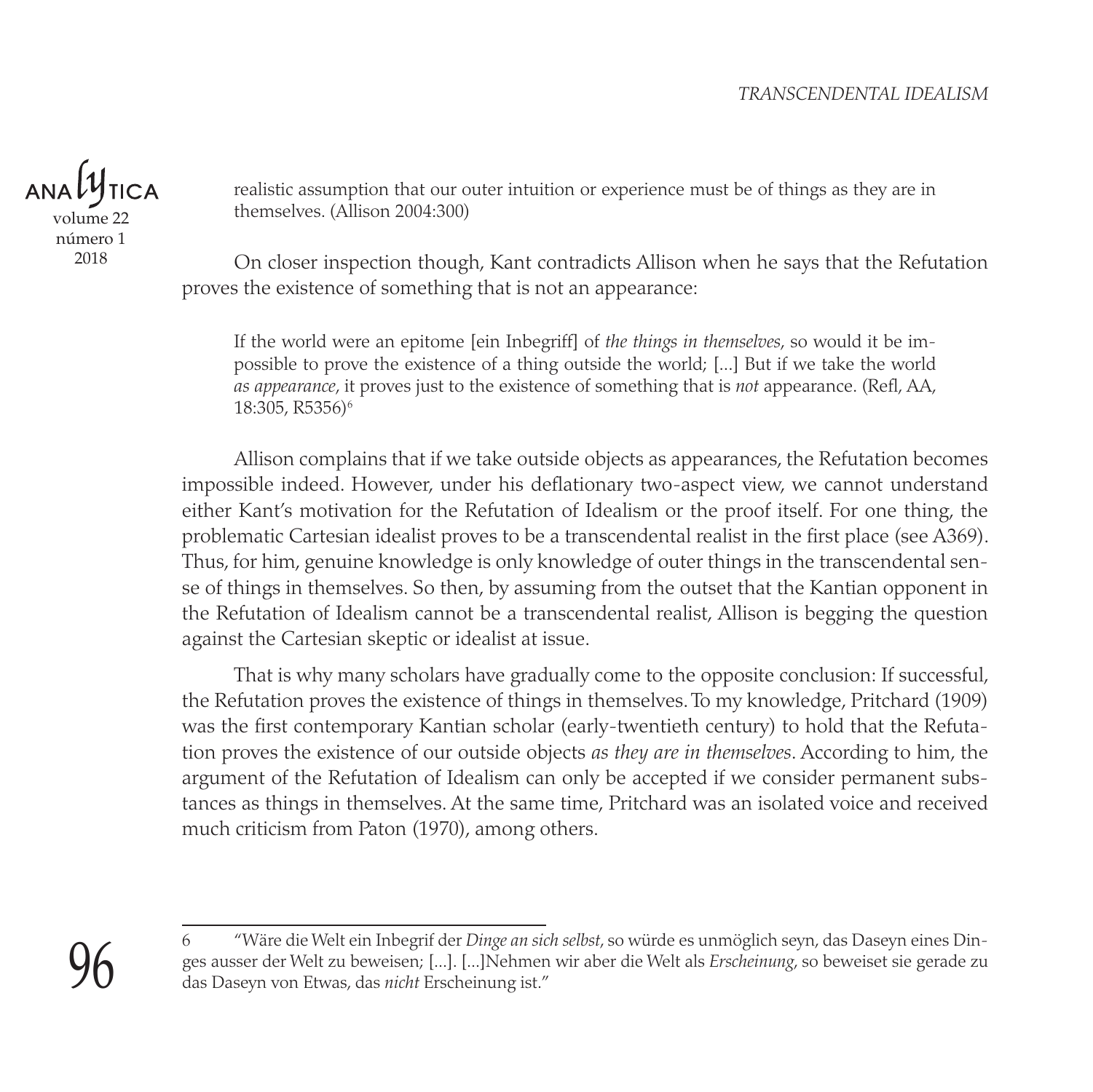However, since Guyer's work (1987), numerous scholars have endorsed this conclusion. According to Bader (2012), for example, if the Refutation is successful, then it establishes the existence of phenomena, which would license us to infer the existence of *noumena as the ultimate foundation of phenomena*. Chignell (2010) endorses the causal inference of the phenomenon of the *thing in itself* on the basis of Guyer's (1987, 2006) interpretations. Almeida (2013) moves beyond mere causal inference and reminds us of the intentional status of our own representations. Shared by all of these authors is the belief that only by reference to the noumenal world can one make sense of Kant's statement that "the perception of this persistent thing is possible only through a thing outside me and not through the mere representation of a thing outside me" (B275).

Indeed, against Allison's position, there is reasonably good textual evidence supporting the assumption that the goal of the Refutation of Idealism is to prove the existence of noumena. For questions of space, I limit myself to a few quotes. In the year 1790, the period just after the publication of the Refutation, Kant states clearly in one of his many reflections:

We remain in the world of the senses [*crossed out*: however], and would be led by nothing except the principles of the [*crossed out*: law] understanding that we use in experience, but we make our possible progression into an object in itself, by regarding the possibility of experience as something real in the objects of experience. (Refl, AA, 18:278, R5639)

We must determine something in space in order to determine our own existence in time. That thing outside of us is also represented prior to this determination as noumenon*.* (Refl, AA 18:416, R5984)

Now since in inner sense everything is successive, hence nothing can be taken backwards, the ground of the possibility of the latter must lie in the relation of representations to something outside us, and indeed to something that is not itself in turn mere inner representation, i.e., form of appearance, hence which is something in itself. The possibility of this cannot be explained. – Further, the representation of that which persists must pertain to that which contains the ground of time-determination, but not with regard to succession, for in that there is no persistence; consequently, that which is persistent must lie only in that which is simultaneous, or in the intelligible, which contains the ground of appearances. (Refl, AA, 18:612, R6312)

volume 22 número 1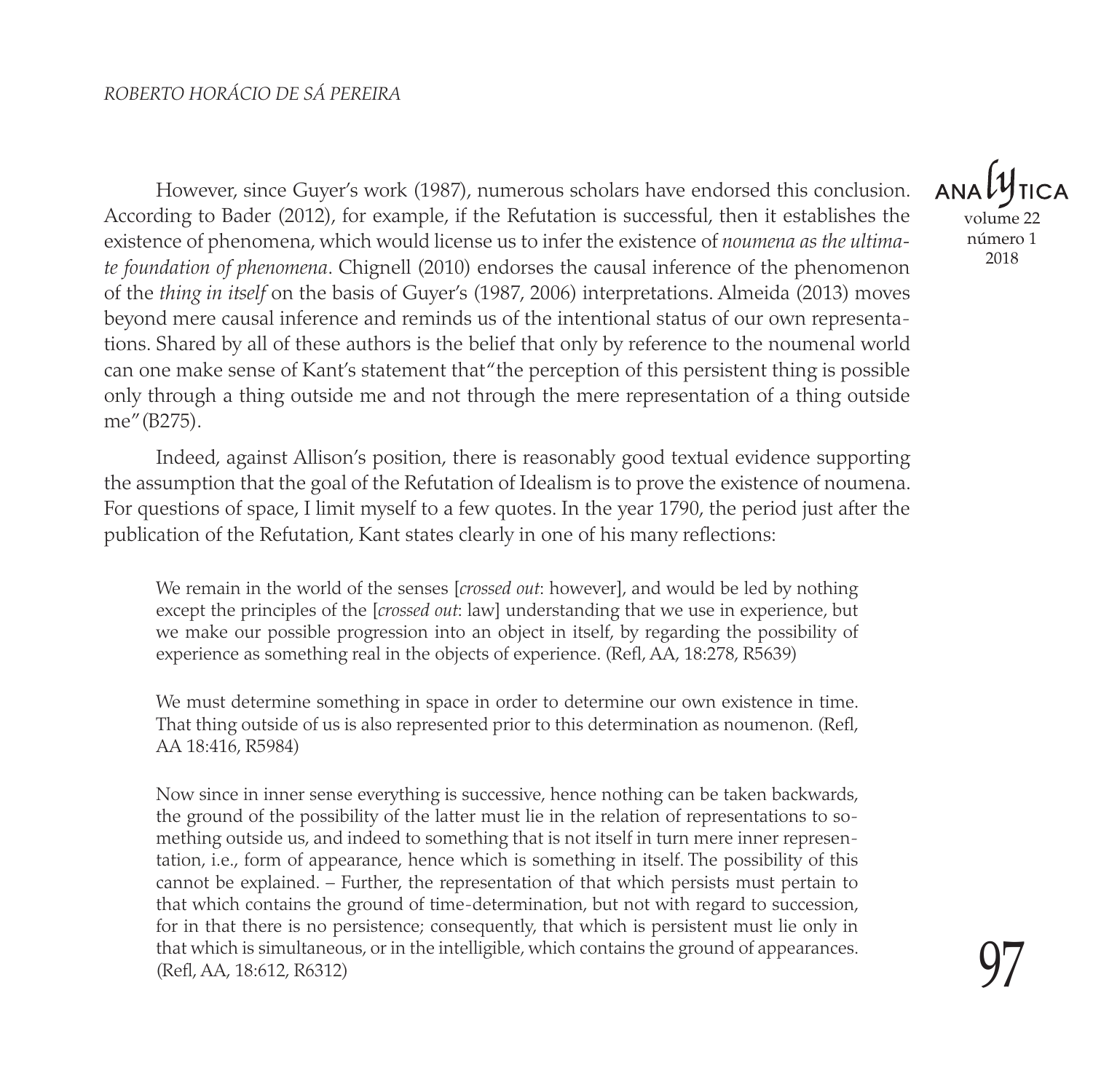#### *TRANSCENDENTAL IDEALISM*

 $ANDU$ volume 22 número 1

2018

Perhaps the most significant textual evidence is found in the *Critique*:

As to the appearances of inner sense in time, it finds no difficulty in them as real things; indeed, it even asserts that this inner experience alone gives sufficient proof of the real existence of their object (in itself) along with all this time-determination.

Our transcendental idealism, on the contrary, allows that the objects of outer intuition are real too, just as they are intuited in space, along with all alterations in time, just as inner sense represents them. For since space is already a form of intuition that we call outer, and without objects in it there would be no representation at all, we can and must assume extended beings in space as real; and it is precisely the same with time. (B519–20; emphasis added) $<sup>7</sup>$ </sup>

Thus, regardless of whether Kant's Refutation is successful or not, there is a reasonable case to be made that the aim was to prove the existence of outer sense objects in the transcendental sense of things in themselves.

Thus, while neither the traditional two-world view nor the traditional two-aspect view can make sense of the Refutation as proof of the existence of things in themselves— "noumena in this merely negative sense" (A286/B342)—my view fits a certain widely shared interpretation of the goal of the Refutation, also endorsed by me, quite well. We do not know things *as they* are in themselves, but only *as they* appear to us as mere representations of our outer senses as bodies and of our inner sense as mental states or events. However, we do know *the existence* of this world in itself, which appears to our outer senses as permanent bodies in space, as the transcendental ground of the alteration or time-determination of our mental states and events in time, which is what Kant calls knowledge of the existence of "noumena in this merely negative sense" (A286/B342). Thus, according to this interpretation, the Refutation of Idealism is the proof of this existence of persistent things in themselves.

<sup>7</sup> Transcendental idealism *allows* for the reality of bodies in space, just as it *allows* for the reality of the object of inner intuition along with alterations in time. However, what accounts for or proves the alterations of my mental states in time is the existence of noumena outside me insofar as they appear to me as permanent objects of the outer senses.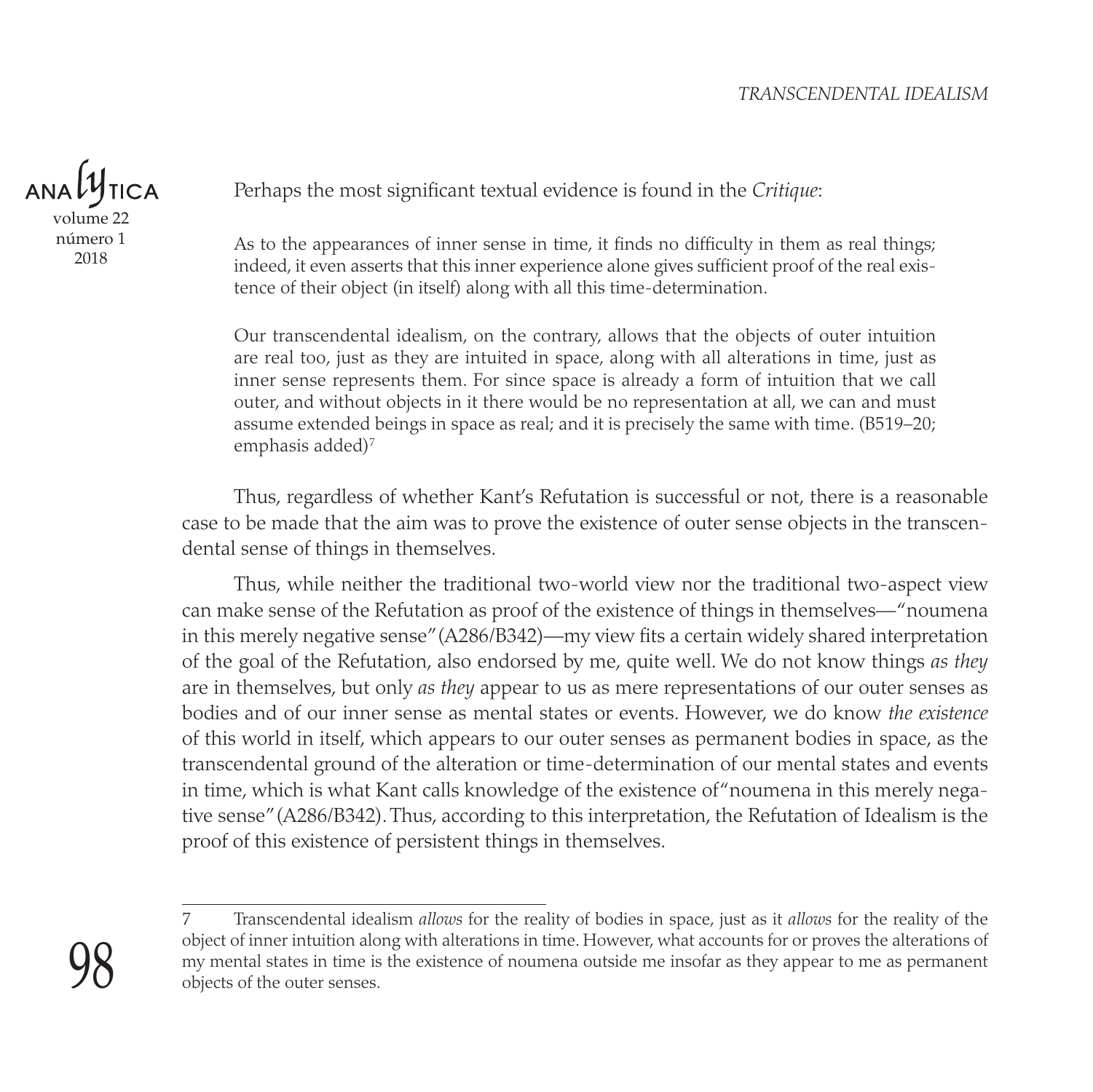#### **6 The Fourth Paralogism**

Now, I intend to show that my noumenal realism is the one that best fits the Fourth Paralogism without imputing to Kant either a Berkeleian idealism or a naïve realism.8 For the sake of argument, let us assume the two-aspect view in the Fourth Paralogism. According to this view, Kant's answer to the external world skeptic is to "restore" our common-sense belief that by using our cognitive apparatus we are acquainted with *mind-independent appearances* in the empirical sense, that is, as appearances in space. Stroud (1984:131) seems to understand Kant's idealism along these lines:

For skepticism to be avoided, then, all accounts of our knowledge of the world as inferential or indirect must be rejected. The external things we know about must have "a reality which does not permit of being inferred, but is immediately perceived". […] In both cases *"the immediate perception (consciousness) of [things of those kinds] is at the same time a sufficient proof of their reality"* (A371). We are in a position in everyday life in which "outer perception […] immediately proves of something real in space" (A375; emphasis added).

Stroud (1984:131) draws the natural conclusion that Kant's "sufficient proof" is very much like Moore's (1959/1963) proof of the external world. To avoid external world skepticism, all the Kantian must do is persuade the skeptic to look straight ahead at his hands:

We can now see that Kant insists on our possession of just the kind of knowledge G. E. Moore thought he was exhibiting in his proof of an external world. Moore thought that by holding up his hands before him as he did he had proved the existence of two external things. (Stroud 1984:132)

Again, since the Cartesian skeptic idealist is a transcendental realist in the first place (see A369), the skeptic is challenging us to prove the existence outside us, in the transcendental sense, of things in themselves, rather than in the empirical sense, of representations in the outer sense. The best illustration of this is Stroud's position (1984). He characterizes external world

volume número 1 2018

<sup>8</sup> See Stroud 1984. Hanna has also defended a similar view (2000). But my focus here is Stroud's reading of the Fourth Paralogism.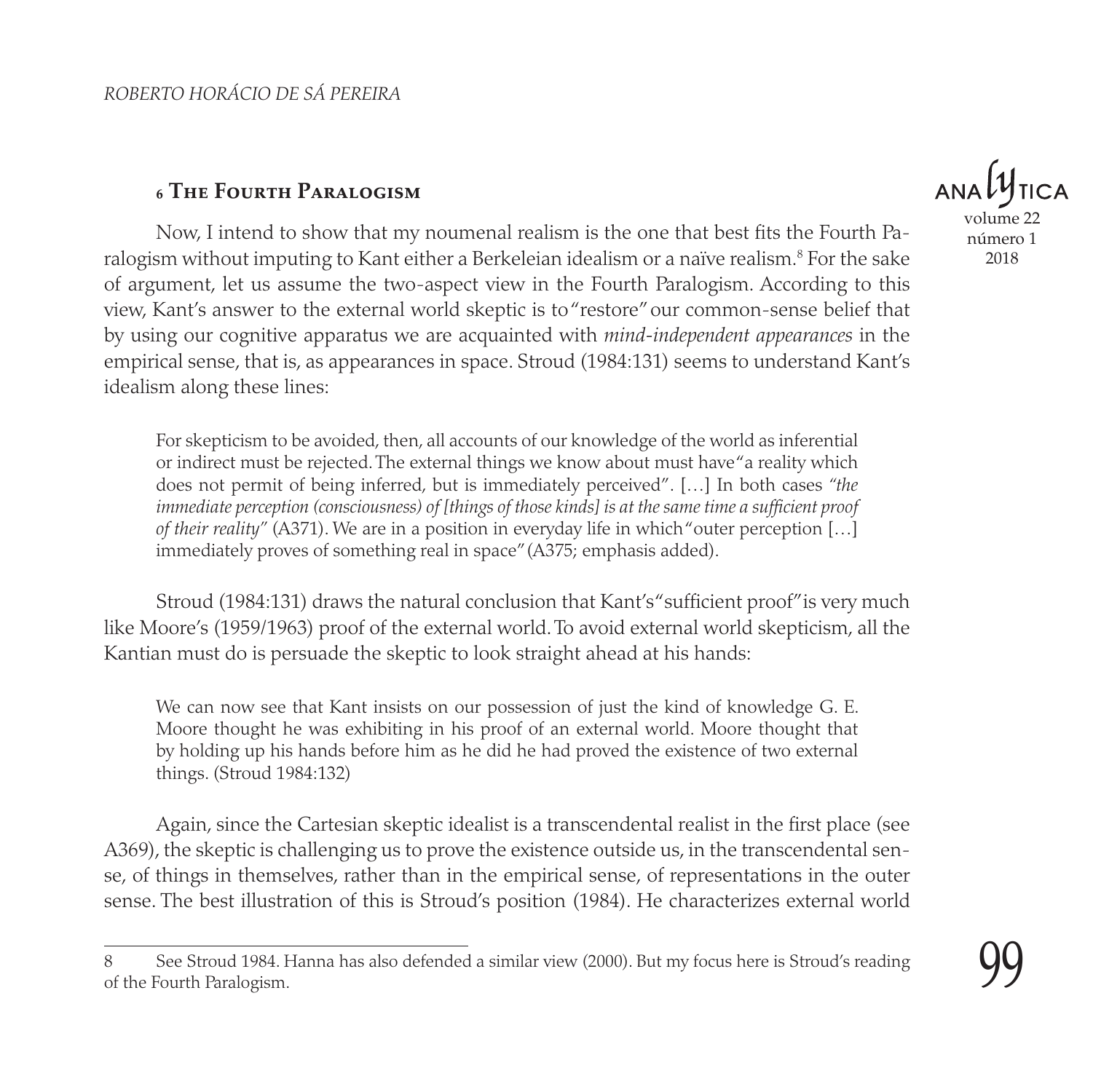$ANDU$ volume 22 número 1 2018

100

skepticism by contrasting the ordinary standards for knowledge of everyday life with his higher philosophical skeptical standards (Stroud 1984:40). We can directly prove the existence of outer senses just by waving our hands. However, we cannot prove the existence of noumena in the same way. The question that the defender of the two-aspect view faces is the following: How could Kant possibly have thought that he was refuting the Cartesian sceptic just by waving his hands in this way à la Moore? Put differently, how could Kant have believed that by providing knowledge of the external world *in the empirical* rather than *in the transcendental sense*, he was meeting the Cartesian external world skeptical challenge? In light of this view, Kant's answer to the external world sceptic of Cartesian provenance in the Fourth Paralogism makes little sense.

Now, someone could believe that the two-world view fares better under this account. Kant is accusing the Cartesian sceptic of a Paralogism, that is, of mistaking the empirical for the transcendental sense of 'things outside us'. In other words, the Cartesian sceptic is *mistaking* the representation of bodies in space (empirical sense) for the mind-independent world outside his consciousness (transcendental sense).

In that sense, Kant's answer to the external world sceptic is indeed much like Berkeley's: The only way of avoiding external-word skepticism is to assume that material things are nothing but mental representations in us. For one thing, if material things are representations in us, we now have immediate access to them rather than mediated inference. That is what Kant is saying by controversially claiming that matter is nothing more than "a species of representations" (A370), and that "if I were to take away the thinking subject, the whole corporeal world would have to disappear" (A383).

Now, regardless of whether this is a convincing answer to the Cartesian skeptical challenge (certainly it is not), by saying that matter is just a representation in us, Kant is not endorsing Berkeley's metaphysical claim that the outside world in the relevant transcendental sense is made up of mental states. Kant's controversial statements of A370 and A383 must be understood epistemologically rather than metaphysically, at least if we take his complaints against Feder-Garve's accusation as sincere. By claiming that matter is just a representation in us, Kant is claiming that matter is the mind-dependent way that unknown mind-independent things in themselves appear inside us. Therefore, my one-object phenomenalism is the reading of Kantian idealism that best fits the argument of the Fourth Paralogism.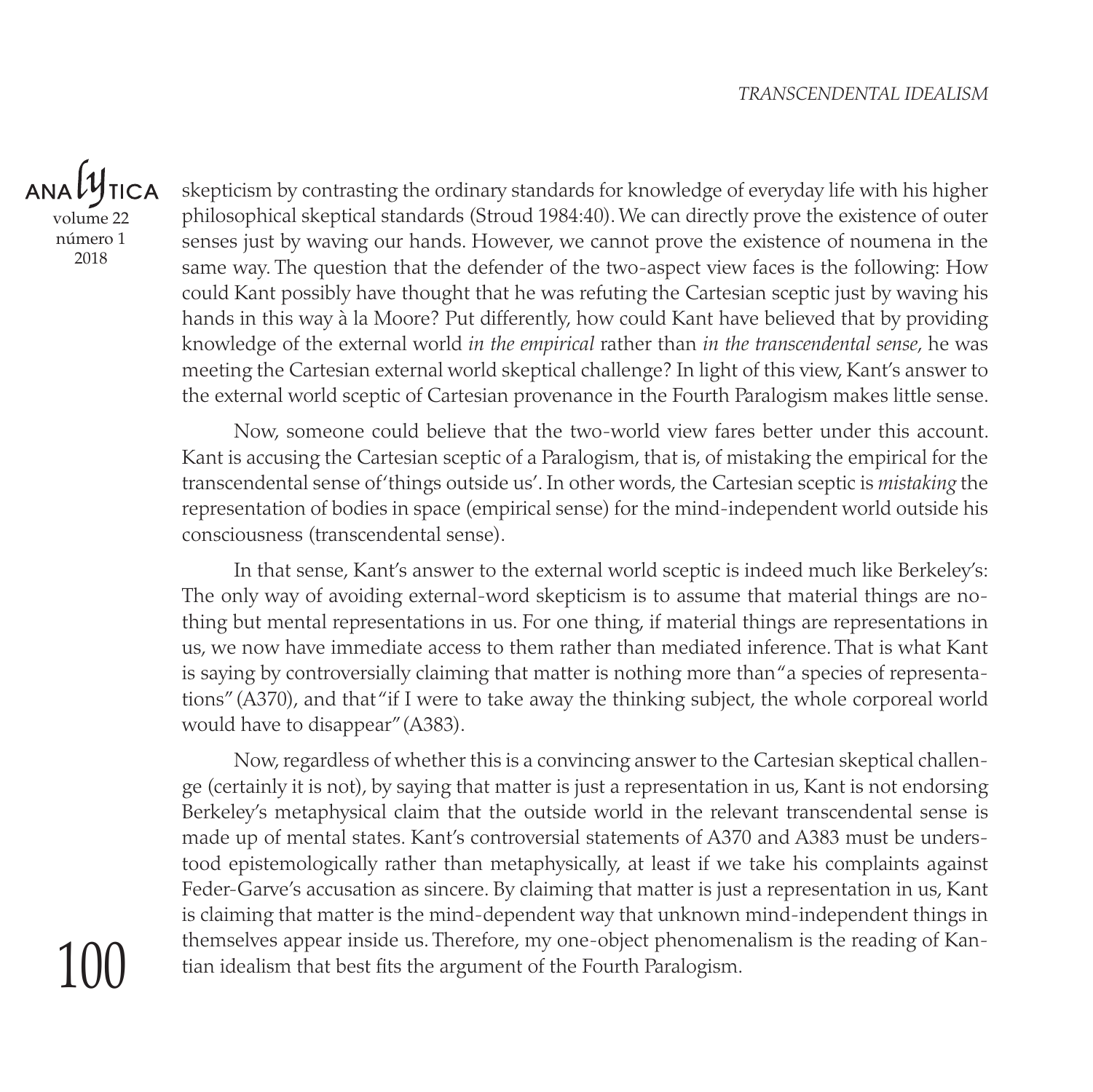#### **7 Conclusion**

In this concluding section, I argue that this view is the one that best harmonizes the Fourth Paralogism with the widely-shared reading of the Refutation of Idealism that I outlined and defended above. The bottom line of my view is a clear distinction between the metaphysical and epistemological sides of Kantian idealism. Again, according to my reading, the *mundus sensibilis* and *mundus intelligibilis* are epistemologically distinct ways of considering the metaphysically identical outside world. Appearances are nothing but the way the things in themselves appear or exist inside our sensible minds as mere representations. In this sense, I reject the two-world view, the two-aspect view, and Allais's deflationary anti-phenomenalist reading.

Thus, in the Fourth Paralogism, Kant tries to persuade the Cartesian external-world sceptic that we do possess direct epistemic access to material things *because material things are nothing but the immediate way that the mind-independent existing world of things in themselves mind-dependently appear to us as the objects of the outer sense.* Finally, to refute the Feder-Garve accusation of being a metaphysical idealist à la Berkeley, in the Refutation of Idealism, Kant tries to prove *the very existence of mind-independent things-in-themselves*—noumena in the negative sense (A386/B342)—as the metaphysical ground of our mental appearances by arguing that such an assumption is the only explanation for the time determination or alteration of our mental states.



número 1 2018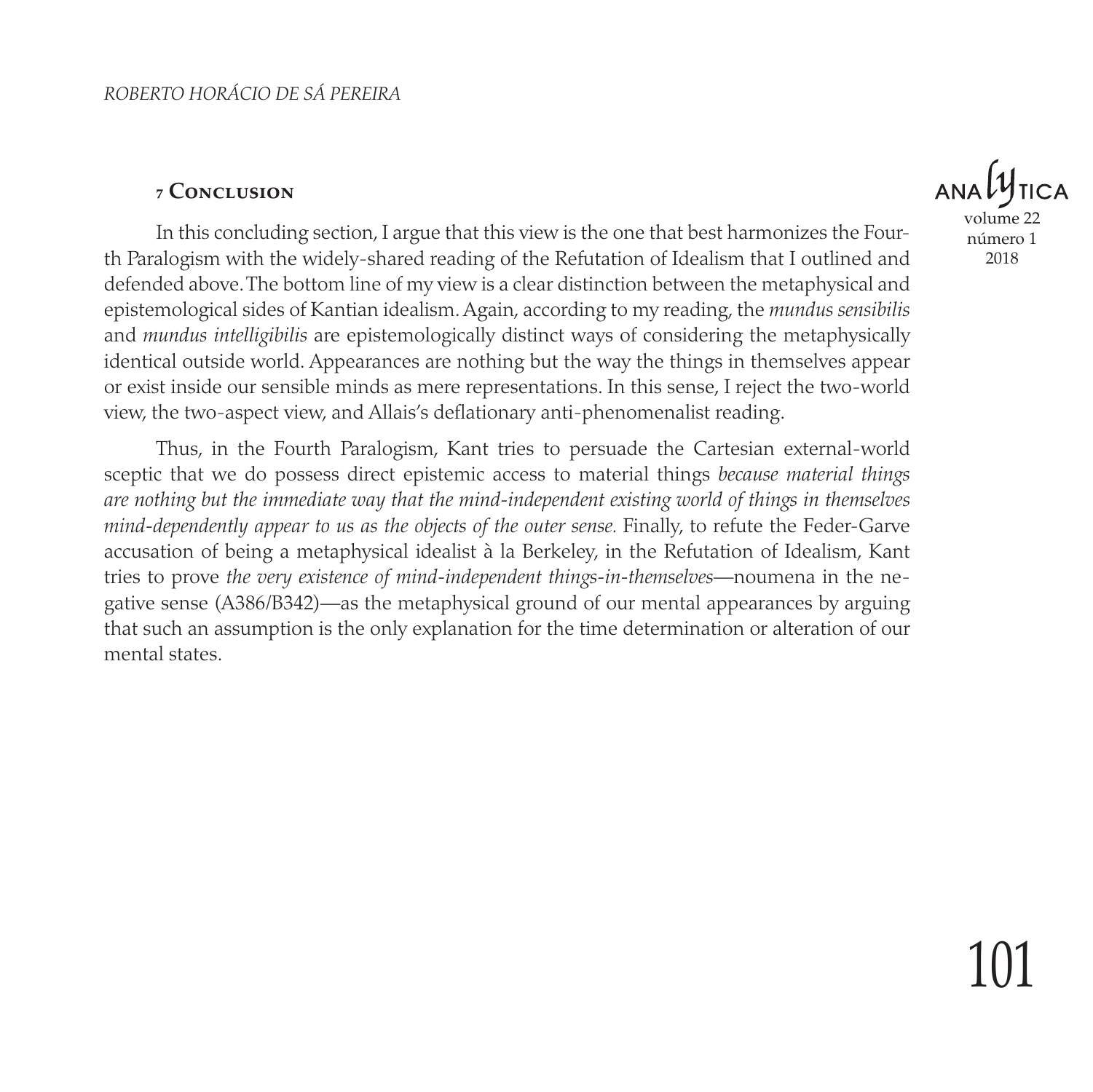*References*

volume 22 número 1 2018

Adickes, E. (1924) *Kant und das Ding an sich*. Berlin: Heise.

Allais, L. (2010a). "Transcendental idealism and metaphysics: Kant's commitment to things as they are in themselves," *Kant Yearbook* 2 (1): 1-32.

Allais, L. (2010b) "Transcendental Idealism and Transcendental Deduction," in Dennis Schulting and Jacco Verburgt, (eds.), *Kant's Idealism. New Interpretations of a controversial Doctrine*. Amsterdam: Springer: 91-108.

Allais, Lucy (2015). *Manifest Reality: Kant's Idealism and His Realism*. Oxford University Press UK.

Allison, H. (2004) *Kant's Transcendental Idealism*, New Haven: Yale University Press, 2nd Edition.

Almeida, G. (2015). «Kant e a Refutação do Idealismo II.» *Analytica*, v. 17, n. 2, p. 13-50.

Ameriks, K. (2011), "Kant's Idealism on a Moderate Interpretation," in D. Schulting and J. Verburgt (eds), *Kant's Idealism: New Interpretations of a Controversial Doctrine* (Dordrecht: Springer): pp. 29–53.

Aquila, R. E. (1979) "Things in Themselves and Appearances: Intentionality and Reality in Kant," *Archiv für Geschichte der Philosophie*, 61: 293–308.

Bader, Ralf M. (2012). «The Role of Kant's Refutation of Idealism.» *Archiv für Geschichte der Philosophie*  94 (1):53-73.

Chignell, A. (2010). «Causal Refutations of Idealism.» *The Philosophical Quarterly*, 60: 487-507.

Erdmann, B. (1973) *Kant's Kriticismus in der ersten und in der zweiten Auflage der "Kritik der reinen Vernunft": Eine historische Untersuchung,* Hildesheim: Verlag Dr. H. A. Gerstenberg.

Feder, J. and Garve, C. (1989) *Die Göttinger Rezension,* in *Prolegomena zu einer jeden künftigen Metaphysik, die als Wissenschaft wird auftreten können*. R. Malter, ed. Reclam.

Guyer, P. (1987) *Kant and the Claims of Knowledge*, Cambridge: Cambridge University Press.

Hanna, R. (2000) "The Inner and the Outer: Kant's 'Refutation' Reconstructed," *Ratio* 13: 146–174.

Hanna, R. (2016) *Kant, Science and Human Nature*, Oxford: Clarendon Press.

Kant, I. (as usual, Kant's citations are taken from the Prussian Academy of Berlin: Gesammelte Schriften, ed. by Preussische. Akademie der Wissenschaften, Berlin, 1902 <AA>, while the *Critique of Pure Reason KrV* is from the First Edition A and the Second Edition B, Felix Meiner, Hamburg, 1956). The first Critique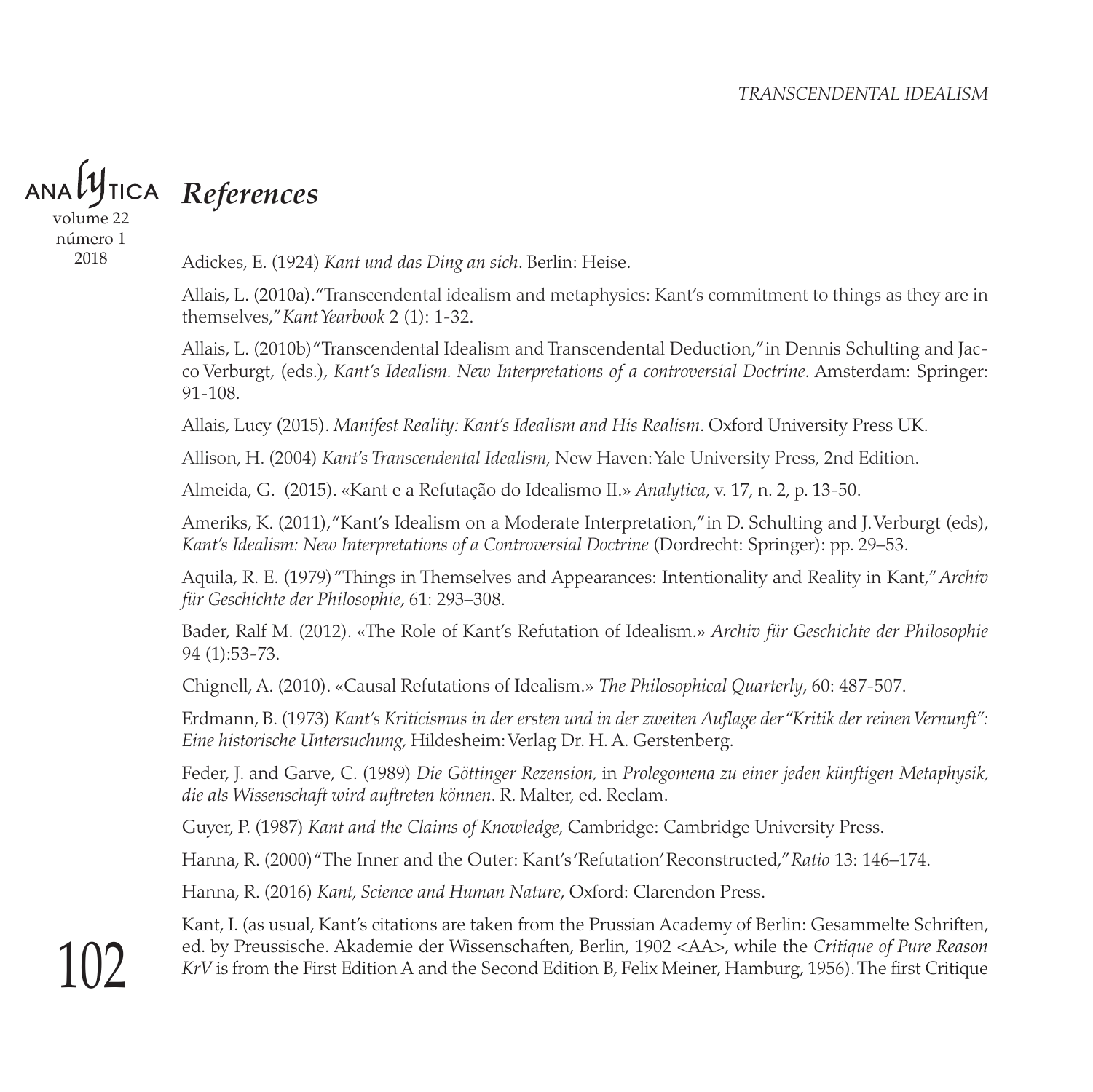(*KrV*) is quoted from Paul Guyer and Allen Wood's translation: *The Critique of Pure Reason* (1998), Cambridge: Cambridge University Press. Kant's *Reflections* (Refl) are quoted from Paul Guyer, Curtis Bowman, and Frederick Rausher's translation: *Notes and Fragments* (2005), Cambridge: Cambridge University Press. The *Prolegomena* (PROL) is quoted from Gary Hatfield, Michael Friedman, Henry Allison, and Peter Heath's translation: *Theoretical Philosophy after 1781* (2004), Cambridge: Cambridge University Press. The *New Elucidation* (PND) is quoted from David Walford and Ralf Meerbote's translation: *Theoretical Philosophy, 1775-1770* (1992), Cambridge: Cambridge University Press.

volume 22

número 1 2018

Langton, R. (1998) *Kantian Humility: Our Ignorance of Things in Themselves*, Oxford: Clarendon Press.

Longuenesse, B. (2008), "Kant's I Think' versus Descartes 'I Am a Thing That Thinks'," in D. Garber and B. Longuenesse (eds), Kant and the Early Moderns (Princeton: Princeton University Press), pp. 9–31.

Moore, G. E. (1993) "Proof of an External World," in Moore, *G. E. Moore: Selected Writings,* 147–170.

Oberst, M. (2015) "Two Worlds and Two Aspects: on Kant's Distinction between Things in Themselves and Appearances," *Kantian Review* 20 (1):53-75.

Paton, H. J. (1970) *Kant's Metaphysic of Experience,* London: George Allen & Unwin.

Prauss, G. (1974) *Kant und das Problem der Dinge an Sich.* Bonn: Bouvier.

Pritchard, H. A. (1909) *Kant's Theory of Knowledge,* Oxford: Clarendon Press.

Smith, N. K. (1925) "Prolegomena to an Idealist Theory of Knowledge," *Philosophical Review* 34 (2): 185- 193.

\_\_\_\_\_\_\_(2003) *A Commentary to Kant's 'Critique of Pure Reason,* London: Palgrave Macmillan.

Stroud, B. (1984) *The Significance of Philosophical Skepticism*, New York, Oxford: Clarendon Press, Oxford University Press.

Van Cleve, J. (1999) *Problems from Kant*, Oxford: Oxford University Press.

Vaihinger, H. (1883) *Commentar zu Kants Kritik der reinen Vernunft.* 2 vols. Stuttgart, Berlin, Leipzig: Union deutsche Verlagsgesellschaft.

Vaihinger, H. (1884) "Zu Kants Widerlegung des Idealismus," in *Straßburger Abhandlungen zur Philosophie. Akad. Verlagsbuchhandlung*: 85–164.